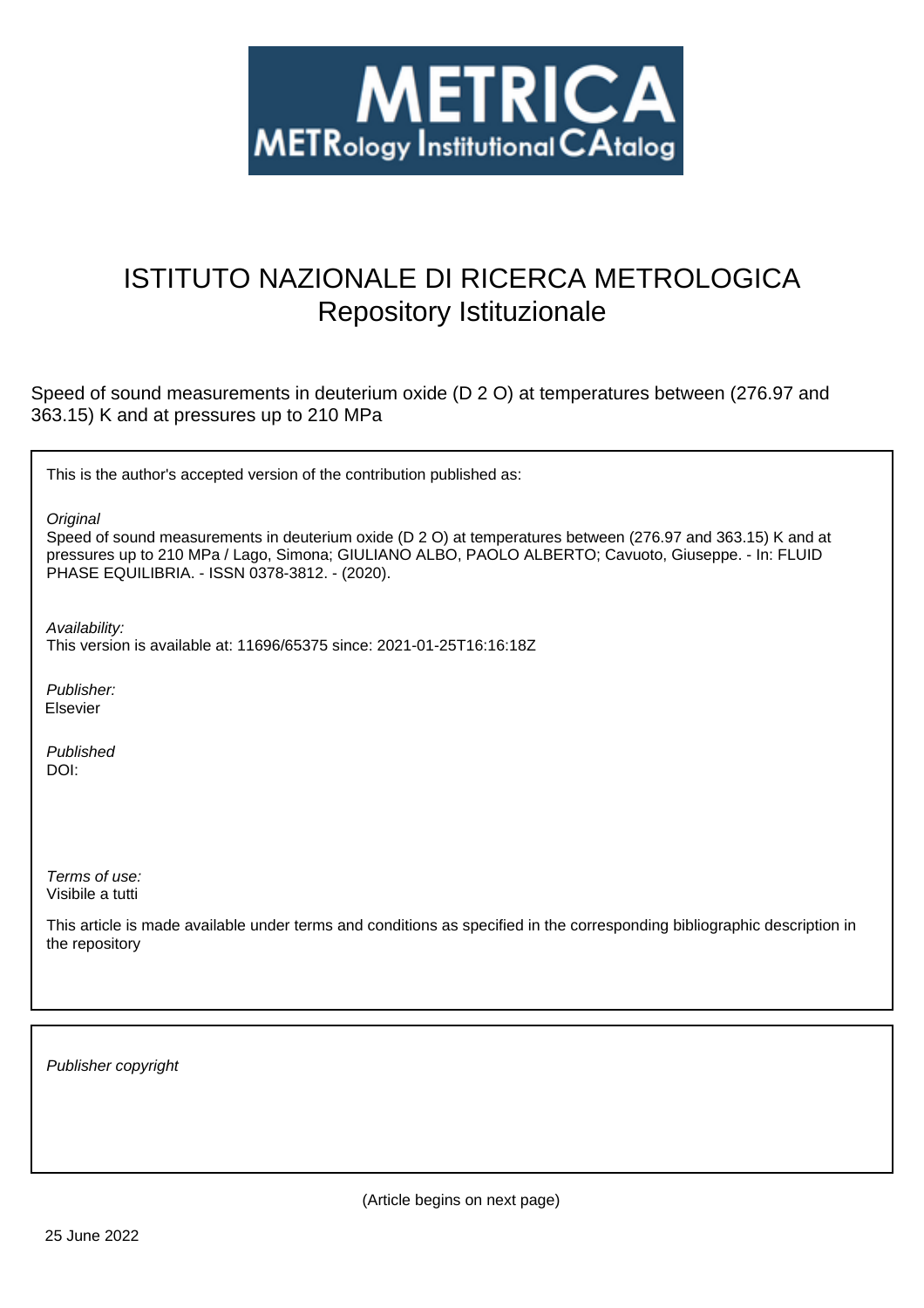$_1$  Speed of sound measurements in deuterium oxide (D<sub>2</sub>O) at temperatures between

 $2(276.97$  and 363.15) K and at pressures up to 210 MPa

- S. Lago, $^{1,\, \rm{a)}}$  P. A. Giuliano Albo, $^{1}$  and G. Cavuoto $^{1}$
- Istituto Nazionale di Ricerca Metrologica, Strada delle Cacce 91, 10135 Torino,
- Italy

 This paper presents speed of sound measurements in heavy water (deuterium oxide,  $D_2O$ ) along six isotherms between 276.97 K and 363.15 K for pressures up to 210 MPa using a double pulse-echo method. The experimental apparatus was val- idated measuring the speed of sound in ordinary water at ambient pressure and at temperatures between 295.5 K and 363.15 K with results found in agreement with values calculated from the reference equation of state for water by Wagner and Pruß within 0.005 %. The relative combined expanded uncertainty of our speed of sound measurements, at a confidence level of 95 %, is estimated to be less than 0.03 % for pressures up to 10 MPa and in the order of 0.05 % for pressures up to 210 MPa in the whole investigated temperature range. The speed of sound results have been com- pared with values calculated from the reference equation for heavy water the IAPS84 Formulation by Hill et al. (1982), and with the prediction of the newly developed equation of state for heavy water by Herrig et al. (2018). The relative deviations of these comparison were found to be consistent with the reference equations within their combined uncertainty. The results presented here were also compared with the 21 most recent data by Wegge *et al.* and found to be in agreement within 0.05  $\%$ .

Keywords: Speed of sound, deuterium oxide, heavy water, high pressure

a)Electronic mail: s.lago@inrim.it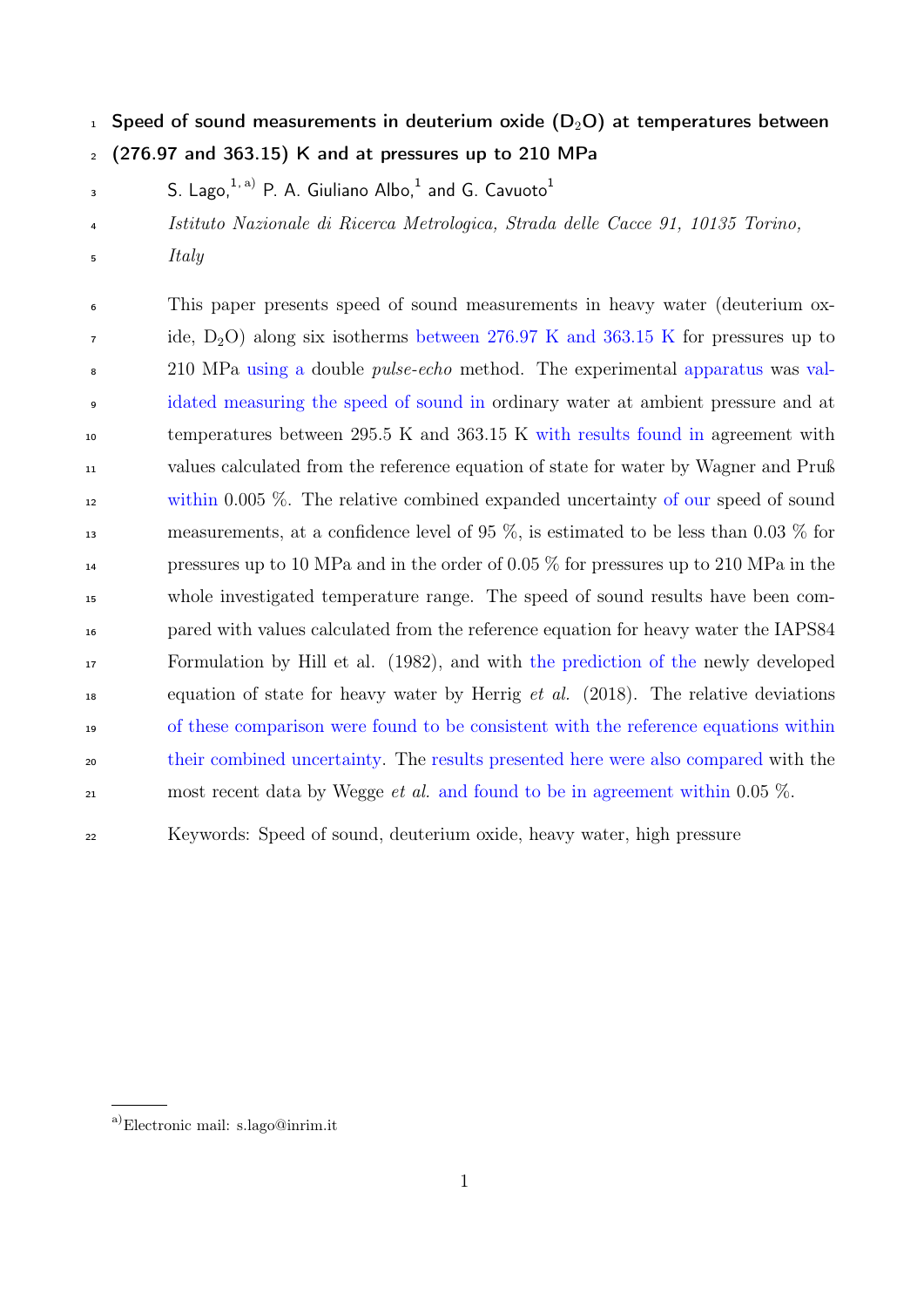# I. INTRODUCTION

 Liquid deuterium oxide (often refered to as heavy water) is of interest in various scientific fields for its numeous applications, e.g. to study mechanisms and rates of chemical or nuclear reactions, for diagnostics in nuclear magnetic resonance, as well as in biological processes and as coolant and moderator in pressurized heavy-water reactor (PHWR) of nuclear power plants. A dedicated equation of state (EoS) is a useful tool to represent the ensemble of thermodynamic properties needed to develop novel technological and industrial solutions. The dedicated EoS of a fluid can reach high accuracy when also caloric properties (such as speed of sound and specific heat capacity) are included in its implementation. High pressure speed of sound measurements are of special interest because, being linked to both calorific and mechanical properties of the fluid, they drive the choice of the number of terms that are included in the equation of state and allow to improve its accuracy, and the physical behaviour. Differently from the case of water, the thermodynamic properties of heavy water are far less studied and measurements are usually affected by a larger uncertainty. The measurement accuracy significanltly improves for atmospheric pressure measurements and a complete list of references of these measurements is reported in Table 13 of Herrig et <sup>39</sup> al.<sup>1</sup> Anyway, since in this work the minimum pressure has been limited to 0.2 MPa (for preventing the possible contamination of the fluid), a direct comparison with the results reported at 0.1 MPa is not possible, unless by extrapolation.

 Considering high pressure speed of sound measurements the availability of published papers reduces to few works. In this case, mention is worth for the speed of sound results <sup>44</sup> obtained by Wilson<sup>2</sup> or by Chen and Millero<sup>3</sup> up to 100 MPa, those obtained by Aleksandrov 45 and Larkin<sup>4</sup>, and the very accurate values by Wegge, Richter and Span  $(2016)^5$ . Some of <sup>46</sup> these data have been used by Hill *et al.*<sup>6</sup> to implement a fundamental equation of state, any- way that equation has a limited range of validity with a lower limit temperature of 276.97 K and a maximum pressure of 100 MPa. More recently, a more accurate reference equation 49 of state has been implemented by Herrig *et al.*<sup>1</sup>, but a definitive uncertainty estimation for pressures above 100 MPa is not possible, because speed of sound data were not available in this high pressure region. Motivated by this limited framework, we carried out more than 52 seventy experimental speed of sound measurements in heavy water (deuterium oxide,  $D_2O$ ; purity: 99.85 % D atoms, deuterium atoms fraction), as reported and discussed in the rest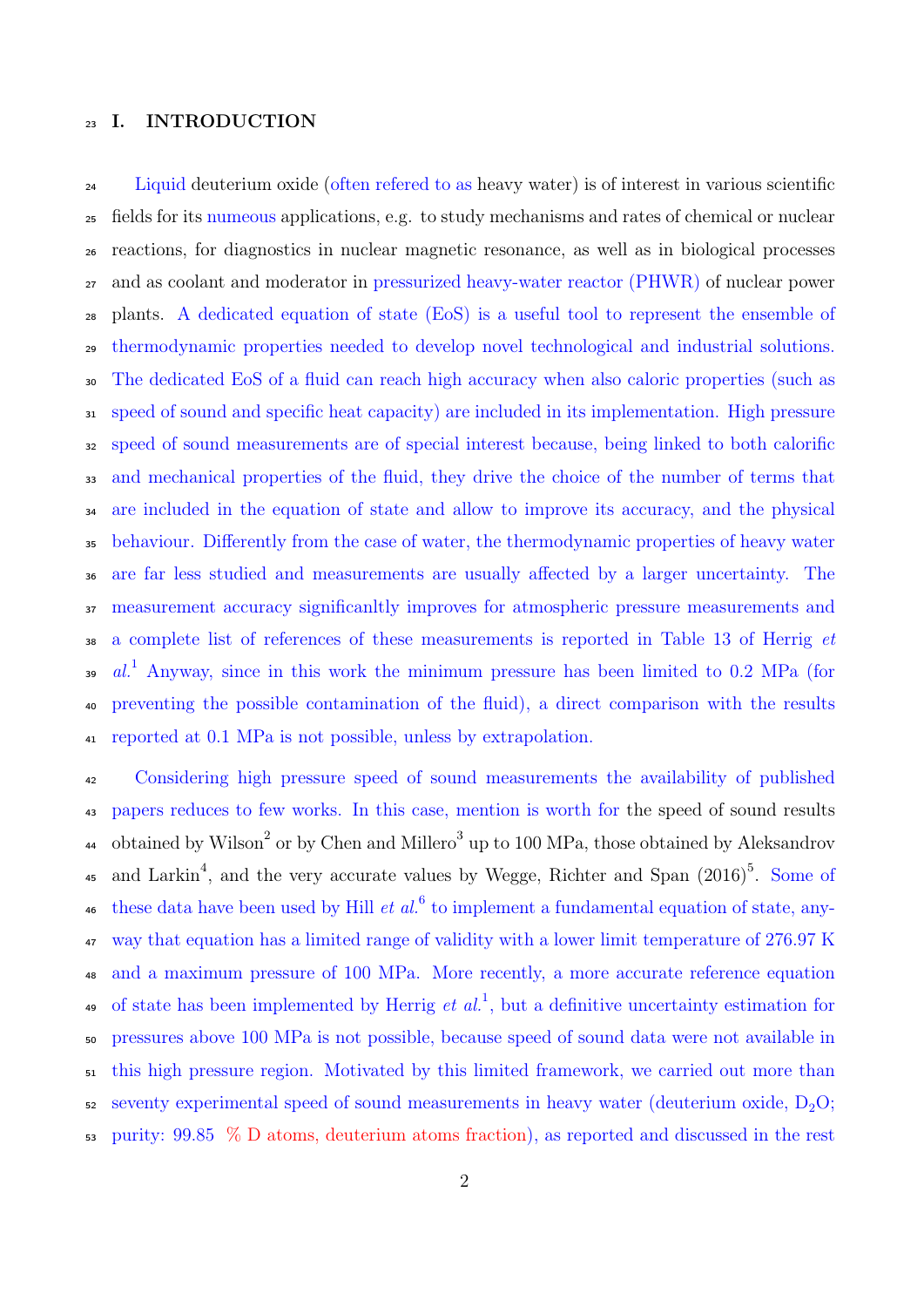of this work. Our experimental results have been obtained along six isotherms ranging from (276.97 to 363.15) K and for pressure up to 210 MPa. The results presented here are the only data available in this range of pressure, making them useful to improve and update a  $\mathbf{57}$  new dedicated equation of state<sup>1</sup> or, at least, they contribute to validate the equation and provide an estimation of its accuracy when thermodynamic properties are extrapolated.

## II. EXPERIMENTAL SECTION

 Speed of sound was measured by a double pulse-echo ultrasonic technique. The core of the experimental apparatus, used for the determination of the phase velocity of the ultrasonic waves, is a cylindrical stainless steel cell supplied with two reflectors placed at unequal distances from a single piezoelectric transducer. The main features of the apparatus design (with regard to the dimensions, constructing materials, gaskets, and because of the absence of moving parts) make it a versatile instrument which can be operated over a wide <sup>66</sup> range of temperatures and pressures. The double *pulse-echo* method is based on direct measurement of the time delay between echoes coming from the different reflectors. In a  $\delta$  previous paper<sup>7</sup>, details about the ultrasonic cell and the associated experimental apparatus are provided. The adopted measurement design allows to compensate the effects due to the trigger and electrical line delays but, even more importantly, this configuration allows to obtain a repeatability of the time-of-flight measurements in the order of 10 parts per million since tone bursts have very similar shapes. In figure 1, a geometrical sketch of the measurement cell is shown. The nominal lengths of the spacers, separating the source <sup>74</sup> (red) from the reflectors are  $L_1 = 45$  mm and  $L_2 = 67.5$  mm. The acoustic path length was estimated by the results of a calibration based on speed of sound measurements in high-purity  $_{76}$  ordinary water (H<sub>2</sub>O) at seven different temperatures (295.5, 303.15, 304.0, 319.0, 323.15, 343.15, 363.15) K and ambient pressure, with reference speed of sound values obtained from  $\tau$ <sup>8</sup> the IAPWS-95 formulation<sup>8</sup>.

 $\sigma$  Additional experimental tests have been carried out to verify that calibrated  $\Delta L$  ( $\Delta L$  = 80  $L_2 - L_1$ ) did not vary, depending on the carrier frequency adopted to generate the signal. 81 Three different runs have been performed using tone-burst of 5 cycles with a carrier frequency 82 of 4 MHz and three additional runs with a carrier frequency of 8 MHz. Since the frequency 83 dependence of the time-of-flight has been verified to be negligible, when compared to other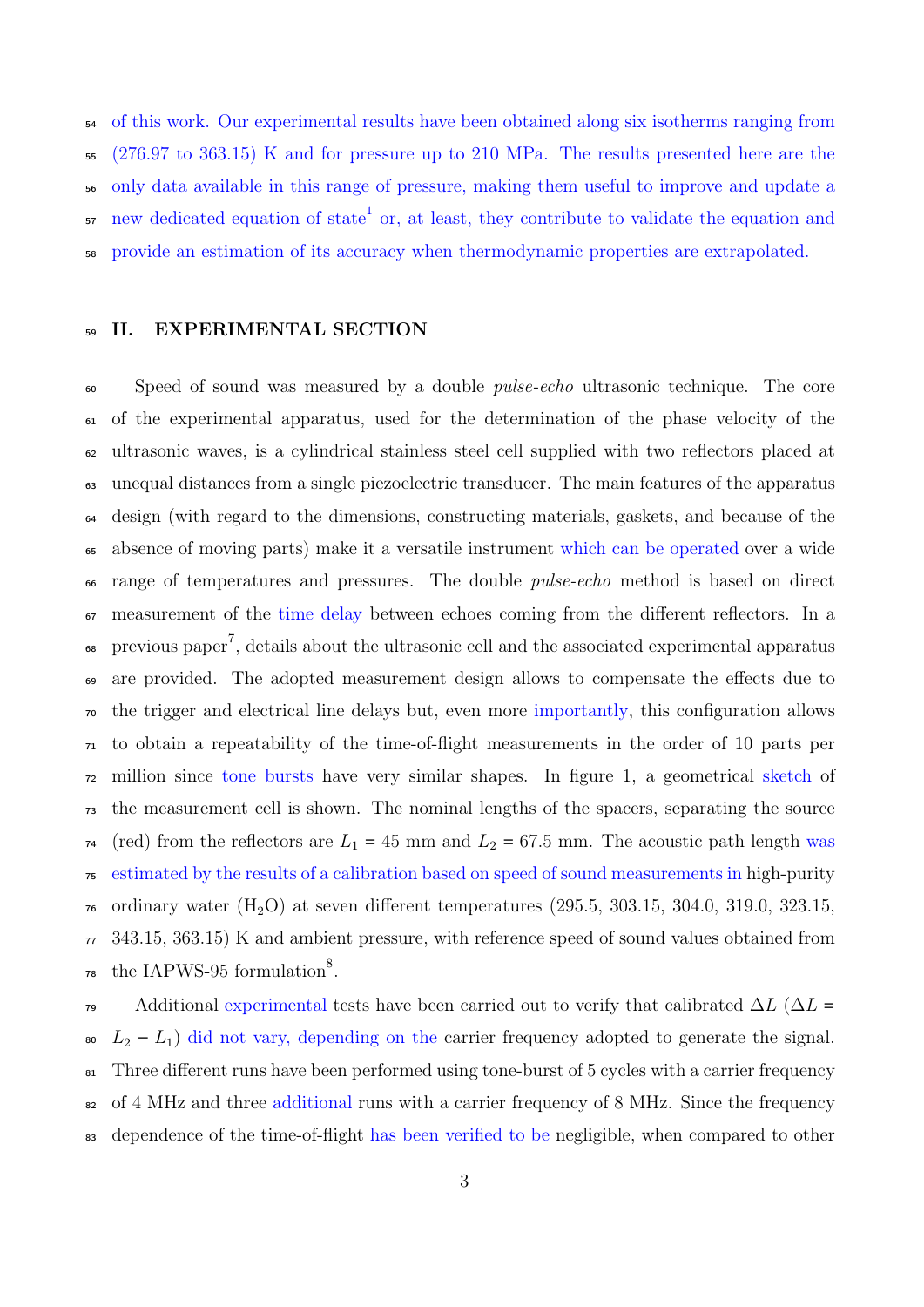

Figure 1. Layout of the ultrasonic measuring sensor  $10$ .

| $p = 0.1$ MPa          | $2\Delta L$<br>mm  | $2\Delta L$ / mm                                        | Relative                    | $ 2\Delta L $<br>mm |
|------------------------|--------------------|---------------------------------------------------------|-----------------------------|---------------------|
| $T = 294.95 \text{ K}$ |                    | Calibration 1   Calibration 2   deviations   Mean value |                             |                     |
|                        | $(3 \text{ runs})$ | $(3 \text{ runs})$                                      |                             |                     |
| $f = 4 \text{ MHz}$    | 43.8029            | 43.8017                                                 | $ 0.0026 \; \% \;  43.8023$ |                     |
| $f = 8 \text{ MHz}$    | 43.8047            | 43.8037                                                 | $0.0022\%$                  | 43.8042             |
| Relative deviation     |                    |                                                         |                             | 0.0043~%            |

Table I. Results of the cell calibration procedure obtained using different carrier frequencies.

 sources of uncertainty, the speed of sound measurements where eventually performed at 4 MHz. To minimize the effect of temperature drifts in the order of a few millikelvin, the calibration has been repeated three times and the results have been averaged. All these  $\frac{1}{87}$  preliminary tests were carried out at ambient pressure and  $T = 294.95$  K. The results have been summarized in Table II. In figure 2 the overlapping of the two echoes (black and gray) obtained at 4 MHz (a) and at 8 MHz (b) are shown.

90 The relative deviations of our experimental results  $(w_{\text{INRiM}})$  from  $w_{\text{EoS}}$ , such as the speed <sup>91</sup> of sound values calculated with the equation of state (EoS) of Wagner and Pruß<sup>8</sup>, are <sup>92</sup> plotted as a function of the temperature in figure 3. The uncertainty declared by Wagner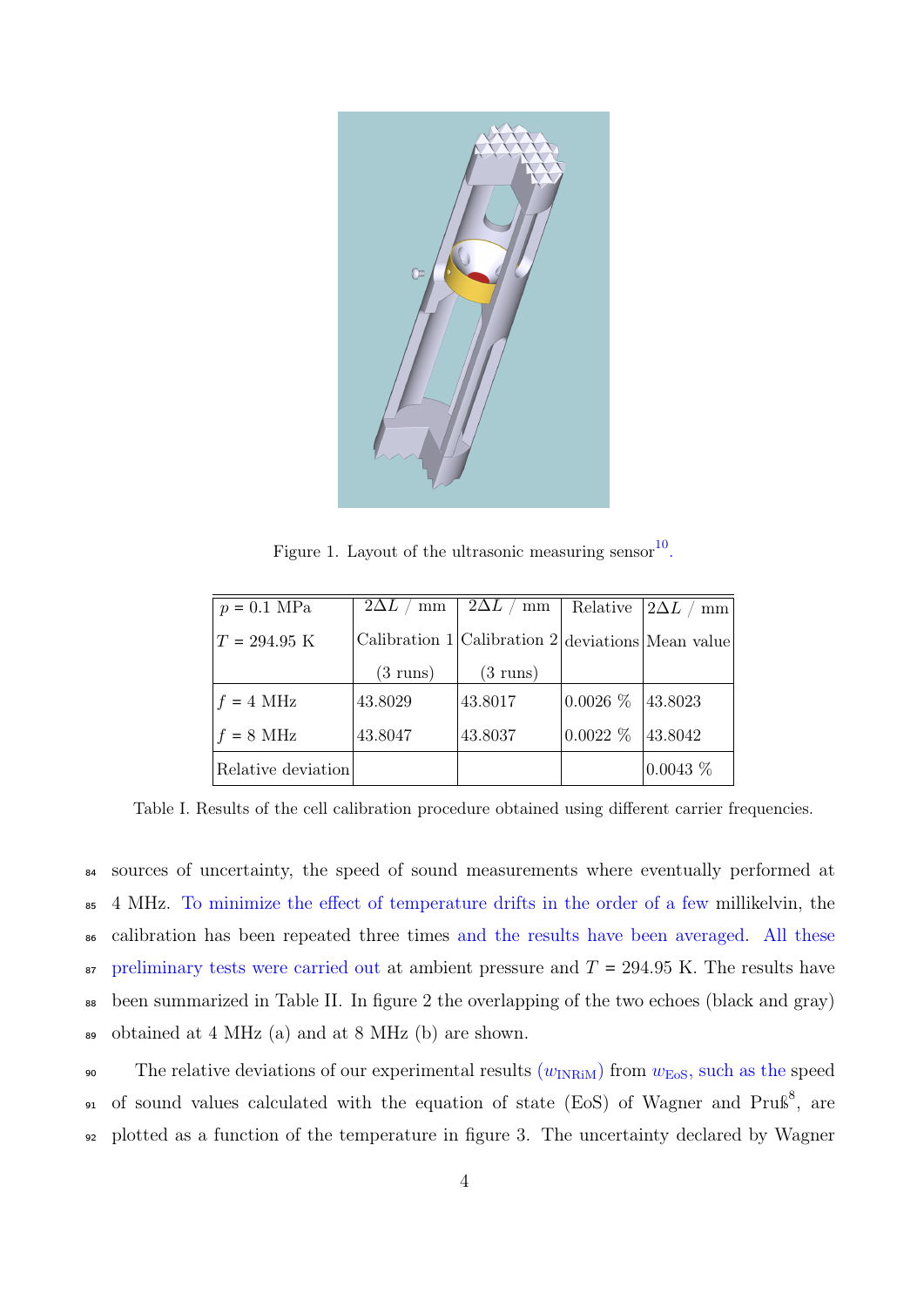

Figure 2. Plots of the five-cycles tone-bursts obtained with a 4 MHz carrier frequency (a) and 8 MHz (b) using a wide-band piezoelectric source with nominal resonant frequency of 8 MHz.

<sup>93</sup> and Pruß for the speed of sound predicted by equation, in the specific considered region, is <sup>94</sup> only 0.005 %. Remarkably, all our experimental results are in a good agreement with the <sup>95</sup> reference equation of state.

<sup>96</sup> The piezoelectric transducer is excited with an electrical signal from a function generator <sup>97</sup> in the form of five-cycles repeated tone-bursts with a carrier frequency of 4 MHz and an am-<sup>98</sup> plitude of 10 Vpp. The waveforms, including both echoes, have a duration of approximately <sup>99</sup> 100 µs and are digitized at a sampling rate of  $4 \times 10^9$  samples per second. By analyzing 100 the sampled signals, the time-of-flight  $\tau_{\text{exp}}$  of the ultrasonic waves that travelled twice the 101 distance separating the source and reflectors is determined. The speed of sound,  $w_{\text{exp}}$ , is <sup>102</sup> then obtained from the following expression:

$$
w_{\exp} = \frac{2\Delta L}{\tau_{\exp}},\tag{1}
$$

103 where  $\Delta L$  is the difference in the acoustic paths travelled by the first two echoes coming from 104 different reflectors and  $\tau_{\text{exp}}$  is the corresponding time delay. The time delay is determined 105 on the basis of the digital signal  $P_1(t)$ , representing the first sampled echo from the nearest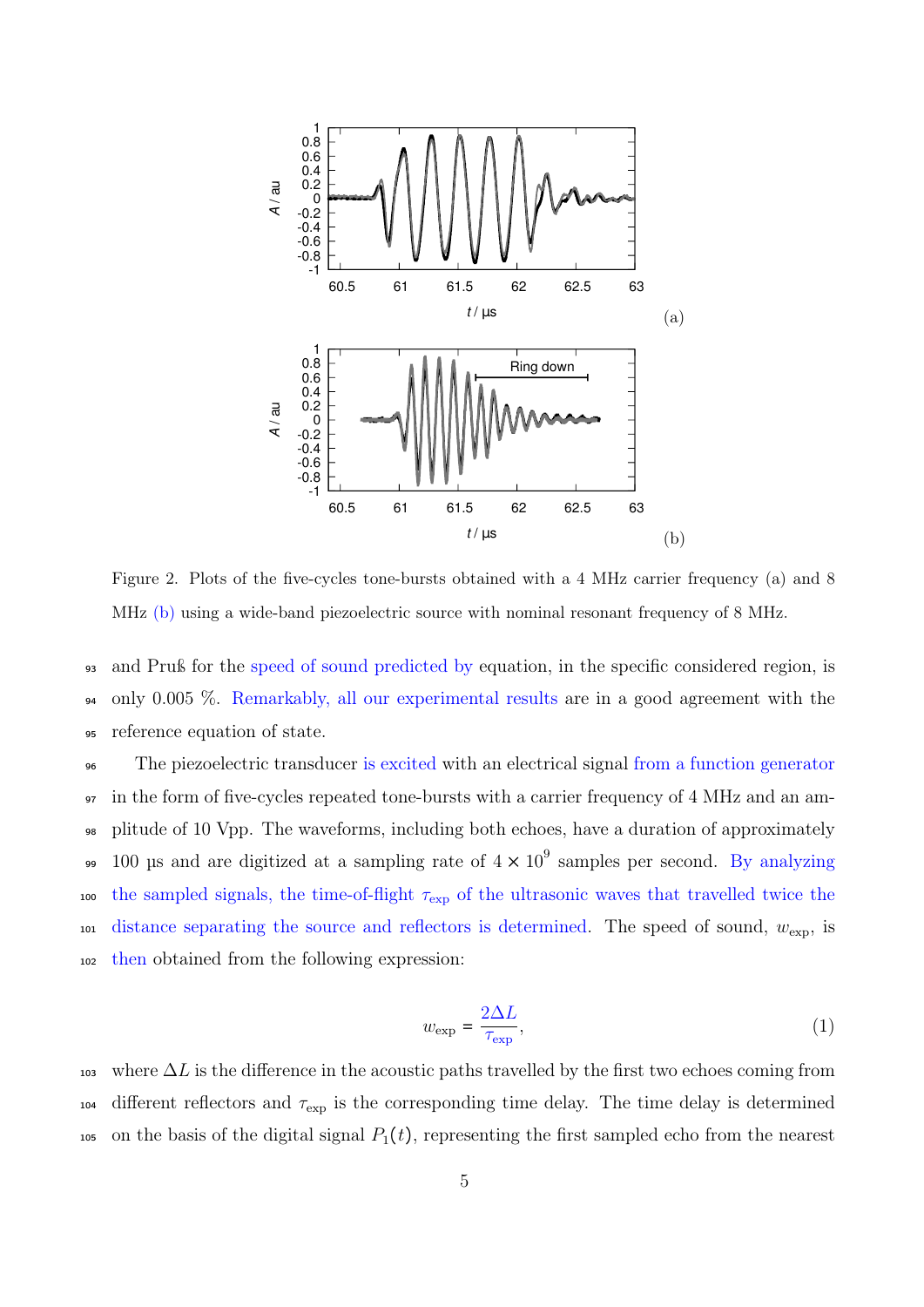

Figure 3. Results of the calibration of the speed of sound sensor in ordinary (light) water at  $p = 0.098$  MPa. Relative deviations of experimental speeds of sound  $w_{\text{INRiM}}$  from values  $w_{\text{EoS}}$ calculated with the EoS of Wagner and  $PruS<sup>8</sup>$  are plotted as a function of the temperature T

106 reflector, and the echo  $P_2(t + \tau)$ , from the farthest reflector, by means of a correlation 107 function  $C(\tau)$  defined as:

$$
C(\tau) = \int_{-\infty}^{\infty} P_1(t) P_2(t + \tau) dt,
$$
\n(2)

108 that has the property to show an absolute maximum at the value of  $\tau$  equal to the time delay <sup>109</sup> between the two echo waveforms. A detailed explanation of this method and the associated 110 signal-to-noise ratio are discussed in Benedetto *et al.*<sup>7</sup>.

 Experimental measurements of times-of-flight and travelled path-lengths can be used to  $_{112}$  determine the speed of sound after keeping into account relevant corrections. In Lago *et*  $113 \text{ } al.^9$ , it is shown how the finite dimensions of the source prevent the complete cancellation of the phase shift affecting the wave-fronts spreading into the measurement cell. The described diffraction effects perturb the measurement of the time-of-flight, which is accounted by correcting the expression used to determine the speed of sound as follows: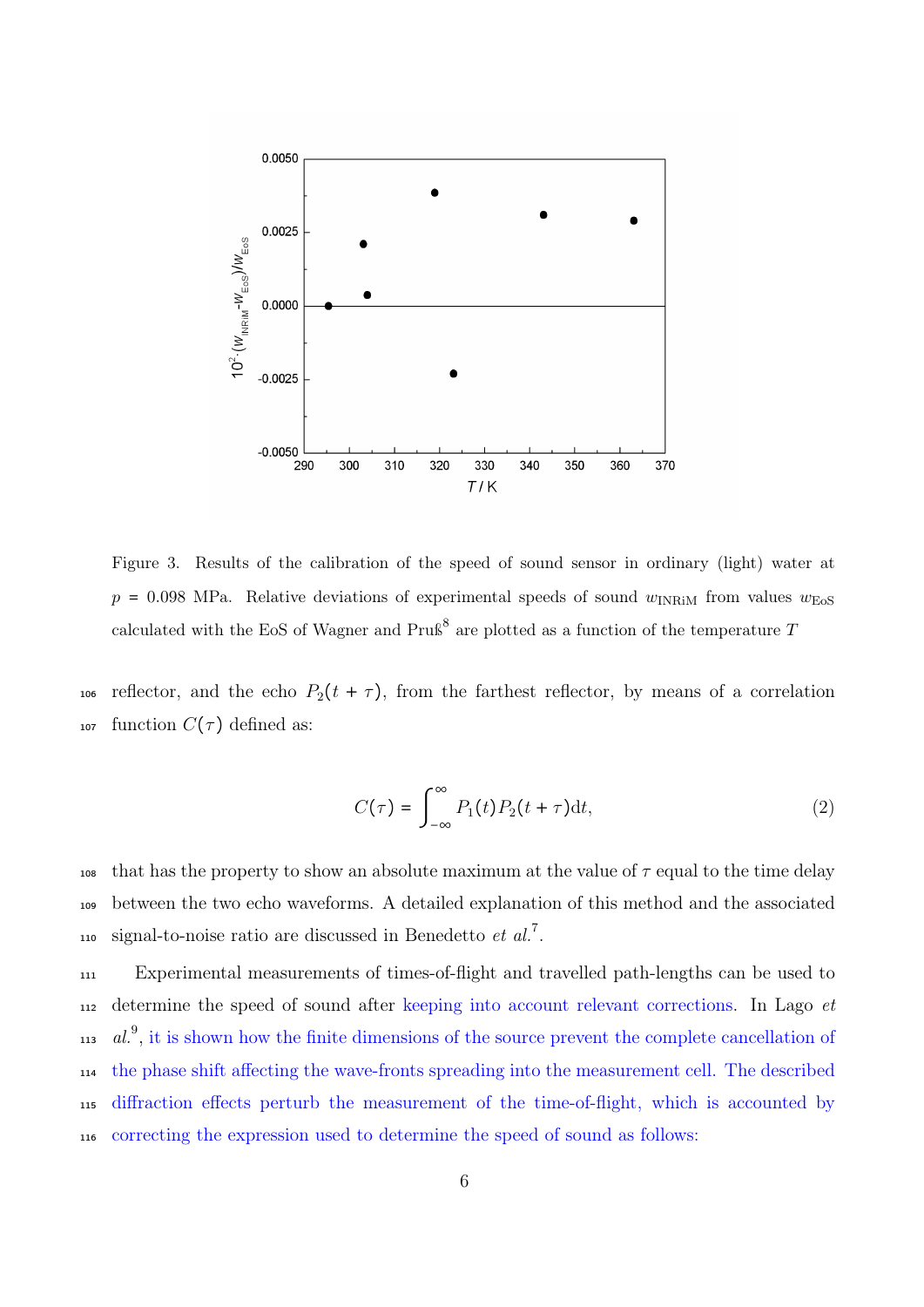

Figure 4. Wide-band ceramic PZT "DuraAct" kapton encapsulated.

$$
w_{\exp} = \frac{2\Delta L}{\tau_{\exp} + \delta \tau},\tag{3}
$$

117 where the correction term  $\delta\tau$  comes from the wave-like nature of the spreading signal. The <sup>118</sup> diffraction of the generated signal appears in the form of a phase advance of the ultrasonic <sup>119</sup> pulses, relative to a perfectly plane wave traversing the same distance with resulting effects 120 on  $\delta\tau$  which can be calculated using an appropriate model<sup>9</sup>.

121 For speeds of sound, measured at temperature T and pressure p which differ from the <sup>122</sup> calibration conditions  $(p_0, T_0)$ , the acoustic paths  $L_1$  and  $L_2$ , and their difference  $\Delta L$ , have 123 to be corrected using the thermal expansion coefficient  $\alpha$  and compressibility coefficient  $\beta$ <sup>124</sup> of the AISI-316L (namely the material comprising the measuring cell), according to the <sup>125</sup> following relation:

$$
\Delta L(p,T) = \Delta L(p_0, T_0) [1 + \alpha (T - T_0) - \beta / 3(p - p_0)]. \tag{4}
$$

 The wide-band ceramic PZT "DuraAct" kapton encapsulated, shown in figure 4 and used both as the source and the receiver of the acoustic signals, has a diameter of about 10 mm and is clamped by conical reflectors that reduce its effective radius to about 7 mm without changing the thickness of the disc; as a matter of fact, the nominal resonant frequency of 8 MHz is not perturbed by this type of clamping, as demonstrated by the long ring down  $_{131}$  time shown in figure 2(b).

 The ultrasonic cell is set in an AISI-316L pressure vessel that can operate in the tempera- ture range between (240 and 420) K and for pressures up to 300 MPa, sealed with AISI-316L metallic gaskets. Depending on the pressure range, one of three Honeywell pressure trans-ducers with full-scale ranges of (10, 50, and 300) MPa was used, while the temperature is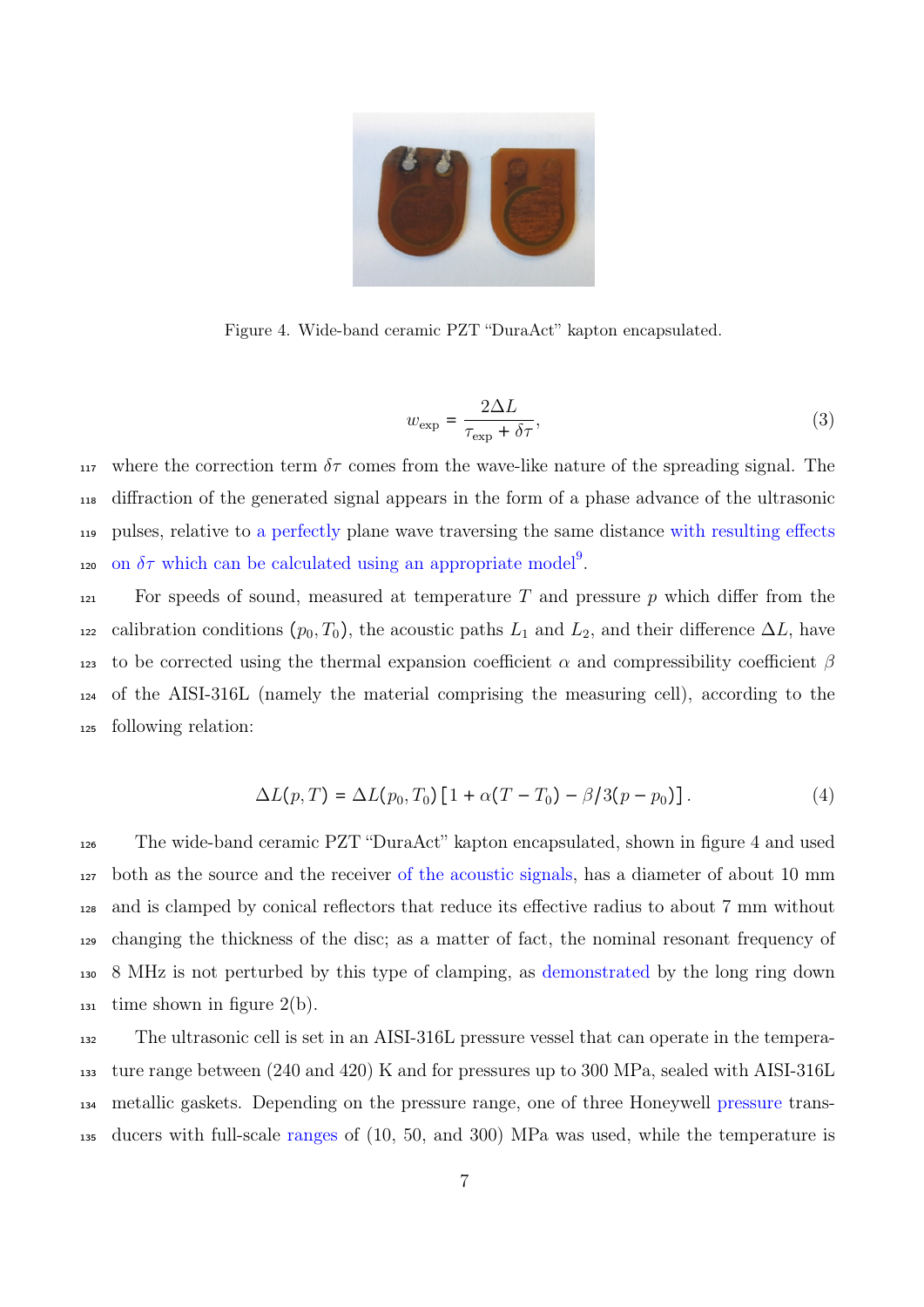measured by means of two PT100 thermometers inserted in the top and the bottom ends of the pressure vessel. These thermometers were calibrated in the range of (230 and 390) K by comparison with INRiM's (Istituto Nazionale di Ricerca Metrologica) Standard Platinum Resistance Thermometer (SPRT) directly traceable to the National Temperature Standard. A liquid bath thermostat maintains the temperature of experiment with a long term 141 stability better than  $\pm 1$  mK, over the whole working range, and is composed by a primary external thermostat that can reach a stability of 10 mK and a secondary Proportional Integrative and Derivative control (PID), providing feedback to achieve a finer temperature control.

#### A. Preparation of the apparatus

 Speed of sound measurements along six isotherms at temperatures of (276.97, 283.15, 303.15, 323.15, 343.15, 363.15) K have been carried out. For each isotherm, measurements were taken starting at the pressure of 210 MPa and decreasing the pressure down to low pressure. The high pressure control system has been initially cleaned using volatile solvents and evacuated. Then, the entire high pressure manifold was rinsed with heavy water and subsequently drained and dried by a flow of compressed dry nitrogen several times. The system was then evacuated for 24 h by a trapped mechanical pump, to eliminate any residual trace of fluid and/or air. In order to prevent the possible contamination of the sample and the influence of dissolved gases, the pressure vessel, containing the ultrasonic cell, was filled under vacuum, by extraction of pure deuterium oxide from an ambient pressure reservoir. Successively, the system was filled at the maximum planned pressure, with the purpose of tensioning the main seal of the pressure vessel, while it was immersed in the thermostatic bath. After loading the measuring system with the sample, it was necessary to wait about 8 h to ensure that thermodynamic equilibrium has been reached. Pressure decrements along one isotherm were carried out slowly, taking care not to exceed a decrease rate of 0.1 MPa/s, to preserve the validity of the calibration of the pressure transducers. Following each successive pressure decrease, a temporary cooling of the liquid in the cell of about 10 mK was observed. This temperature change was recovered, by the action of the thermostatic bath, in about one hour. The completion of this transitory phase was observed by continuous monitoring the time-of-flight within the ultrasonic cell and by the temperature readings of the two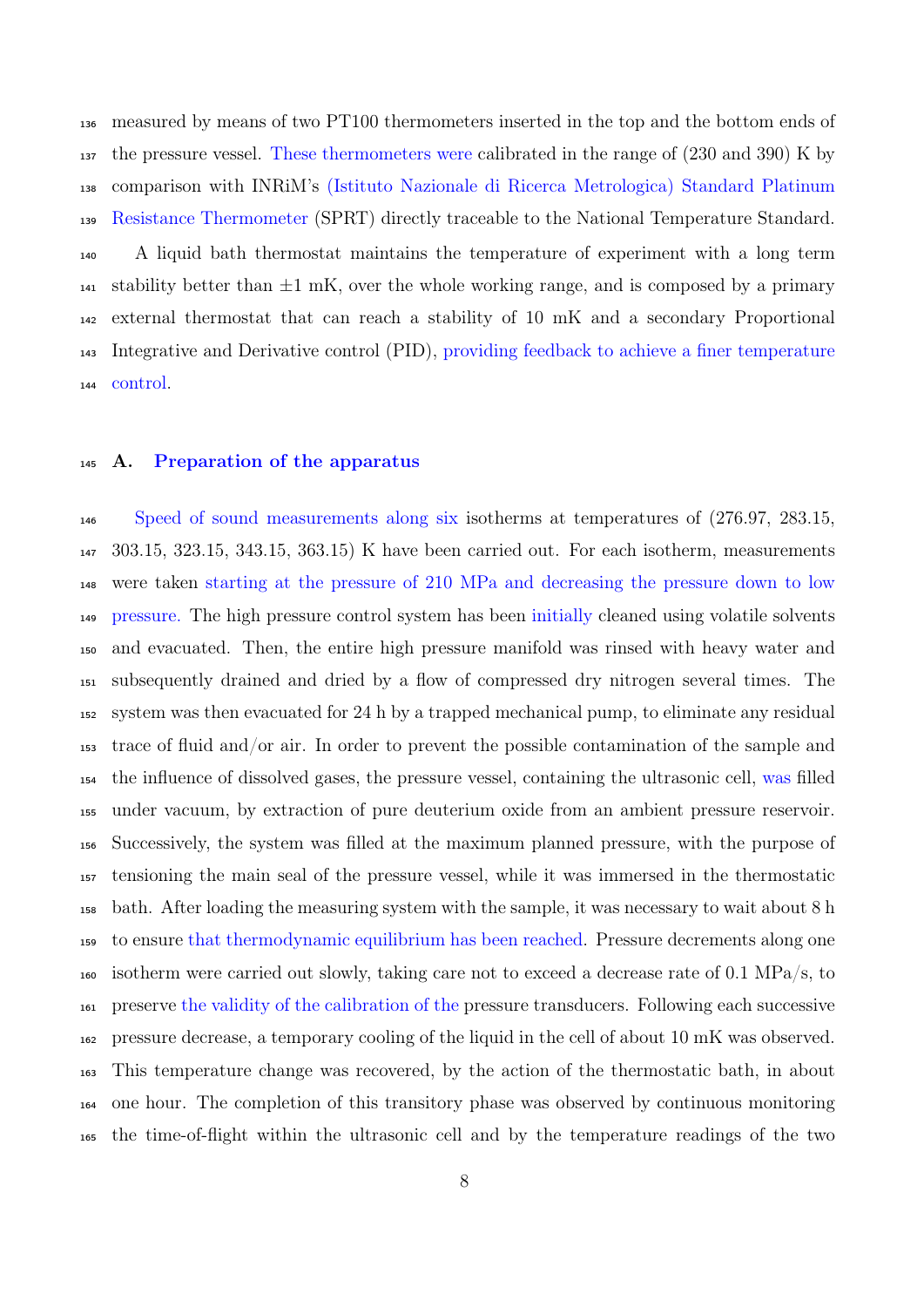| Product name:                  | Deuterium Oxide, $99.9\%$ D atoms Molecular Formula: |                                              | $D_2O$ |
|--------------------------------|------------------------------------------------------|----------------------------------------------|--------|
| Molecular Weight: 20.03        |                                                      | Assay (Quantitative NMR): 99.90 $\%$ D atoms |        |
| Appearance (color): colourless |                                                      | Apprearance (form)                           | Liquid |

Table II. Specification of the used sample as reported by the certificate of analysis.

<sup>166</sup> thermometers. When measurements on an isotherm were completed, changes of about 10 K <sup>167</sup> were brought to the system in preparation for the next isotherm. In optimal conditions, the <sup>168</sup> thermodynamic equilibrium could be recovered after approximately 12 h.

169 The sample of deuterium oxide  $(D_2O)$  was supplied by Sigma-Aldrich. The declared spe-170 cific mole fraction purity of this sample was better than 99.9  $\%$  D atoms. No further analysis or purification was attempted. Some cautions have been taken to try to preserve the purity of the sample. For example, to limit the contamination due to air humidity, bottles have been opened in a climatic room with relative humidity, at ambient temperature, below 20 % and  $_{174}$  sealed with a valve immediately afterwards. Specification of the used  $D_2O$  sample has been reported in table II, as declared by the supplier. Despite taken precautions, density changes have been observed when the sample has been analyzed after speed of sound measurements had been carried out. For this reason, the speed of sound results have been associated to a composition in between the two compositions (99.85 % D atoms) and a further contribution to the uncertainty budget has been added for accounting of the uncertainty of the sample composition.

# 181 III. SPEED OF SOUND RESULTS AND COMPARISON WITH 182 EQUATION OF STATE PREDICTIONS

<sup>183</sup> Speed of sound measurements in heavy water were carried out in the temperature range <sup>184</sup> from (276.97 to 363.15) K and pressures up to 210 MPa. The repeatability of the measure-<sup>185</sup> ments has been checked for the isobar at 100 MPa, resulting in the order of 0.002 %. The 186 relative combined expanded uncertainty  $(k = 2)$  for the speed of sound measurements was 187 estimated to be between 0.03  $\%$  and 0.05  $\%$ . Since one of the most important contribution to <sup>188</sup> the speed of sound uncertainty comes from imperfect estimate of the experimental pressure, 189 the budget has been separately prepared to consider a low pressure range with  $p < 10$  MPa 190 and a high pressure range with  $10 < p/MPa < 210$  as reported in table III.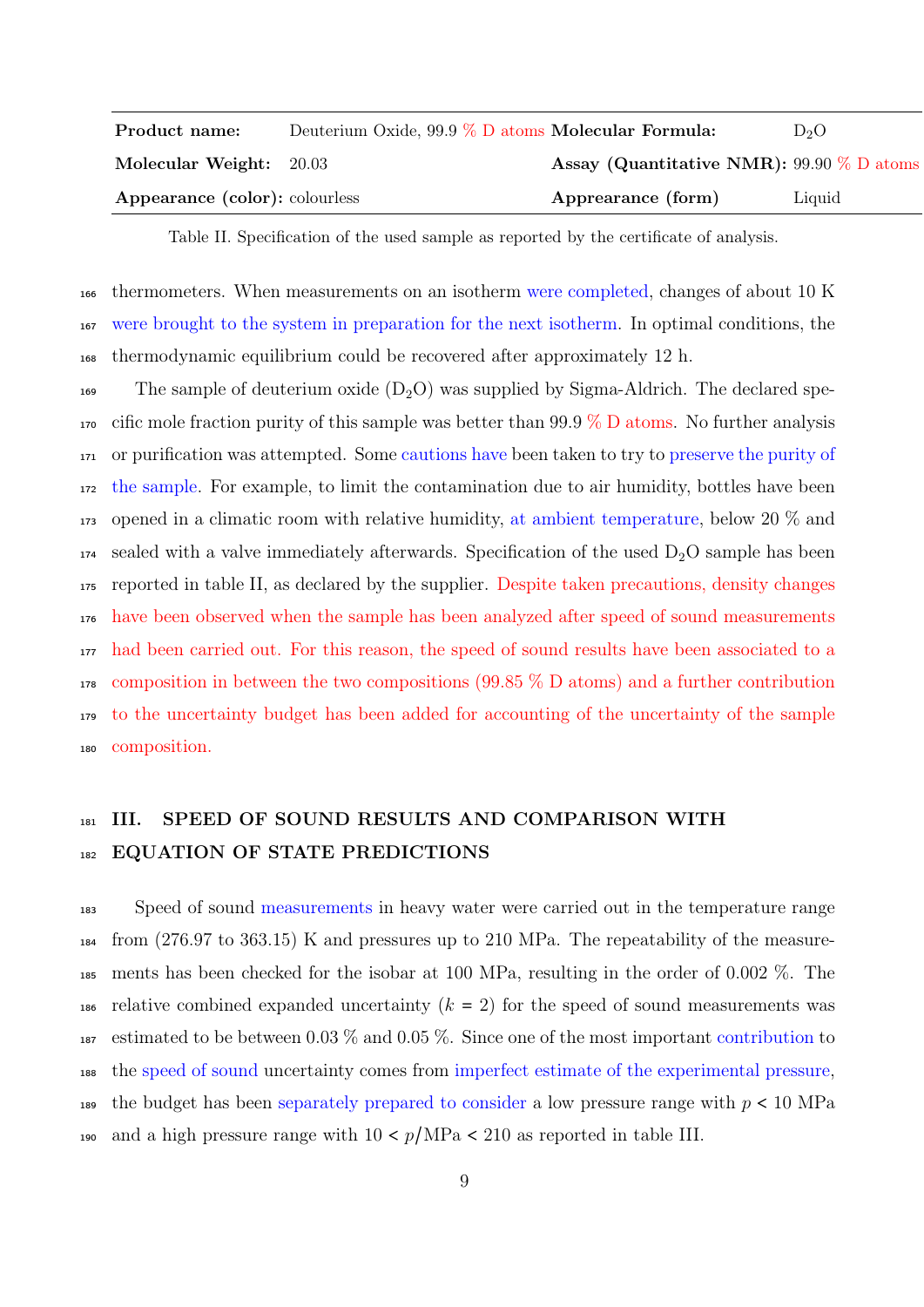| Source of uncertainty                            | Relative uncertainty Relative uncertainty |                        |  |
|--------------------------------------------------|-------------------------------------------|------------------------|--|
|                                                  | $(p < 210$ MPa)                           | $(p < 10 \text{ MPa})$ |  |
| Acoustic path length                             | $0.0065\%$                                | $0.006\%$              |  |
| Time-of-flight                                   | $0.0010\%$                                | $0.001\%$              |  |
| Temperature                                      | $0.0070\%$                                | $0.007\%$              |  |
| Pressure                                         | $0.0197\%$                                | Negligible             |  |
| Repeatability                                    | $0.0020\%$                                | $0.002\%$              |  |
| Purity ( $99.85\%$ D atoms)                      | $0.0070\%$                                | $0.007\%$              |  |
| Overall expanded uncertainty ( $k = 2$ ) 0.051 % |                                           | ${<}0.03\%$            |  |

Table III. Contributions to the standard uncertainty of speed of sound measurements calculated including the corresponding sensitivity coefficients.

 Speed of sound measurements have been carried out along six isotherms. The distribution of the experimental pressure along all these isotherms is not the same. Table IV lists the experimental speed of sound results, while figure 5 and 6 show the corresponding plots, as a function of pressure and temperature, respectively.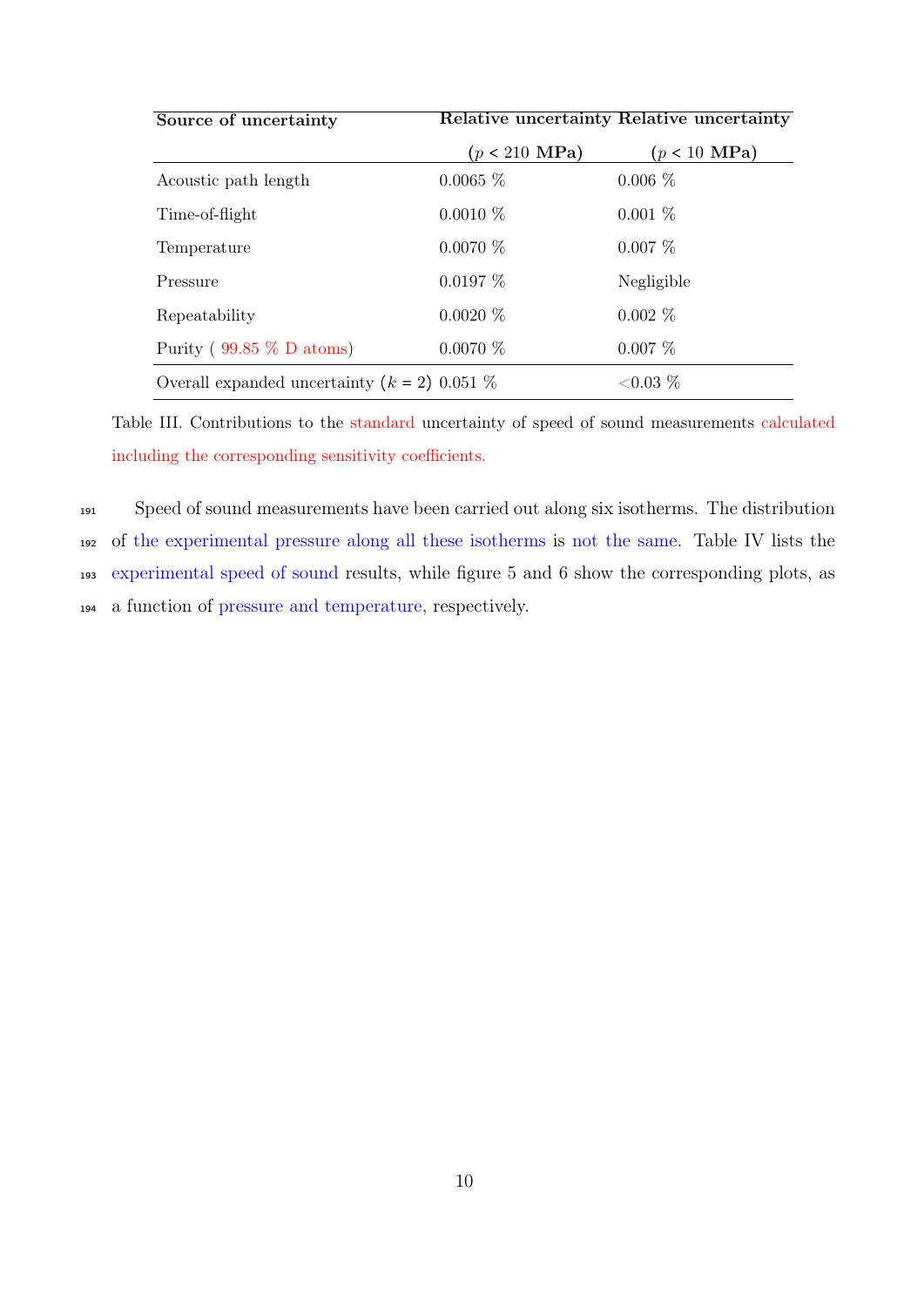|        |               | $T$ / K $p$ / MPa $w_{\rm exp}$ / m ${\rm s}^{-1}$ |
|--------|---------------|----------------------------------------------------|
|        | 276.97 0.93   | 1322.00                                            |
| 276.97 | 2.03          | 1323.39                                            |
| 276.97 | 4.01          | 1326.00                                            |
| 276.97 | 10.02         | 1334.18                                            |
|        | 276.97 30.00  | 1363.01                                            |
|        | 276.96 50.04  | 1394.37                                            |
|        | 276.97 70.00  | 1427.23                                            |
|        | 276.98 99.94  | 1478.17                                            |
|        | 276.98 99.95  | 1478.35                                            |
|        | 276.97 130.06 | 1529.92                                            |
|        | 276.97 160.05 | 1580.62                                            |
|        | 276.97 180.07 | 1614.23                                            |
|        | 276.98 199.95 | 1646.91                                            |
|        | 276.97 209.97 | 1663.14                                            |
|        | 277.15 209.95 | 1663.78                                            |
| 283.16 | 0.16          | 1347.86                                            |
|        | 283.16 10.03  | 1361.68                                            |
|        | 283.16 30.01  | 1391.17                                            |
|        | 283.15 50.01  | 1422.20                                            |
|        | 283.16 69.98  | 1454.32                                            |
|        | 283.16 99.98  | 1503.65                                            |
| 283.16 | 130.11        | 1553.42                                            |
| 283.14 | 159.99        | 1602.33                                            |
| 283.13 | 180.08        | 1634.58                                            |
|        | 283.15 200.35 | 1666.55                                            |
|        | 283.16 210.39 | 1682.30                                            |
| 303.15 | 0.21          | 1412.35                                            |
| 303.15 | 10.05         | 1427.41                                            |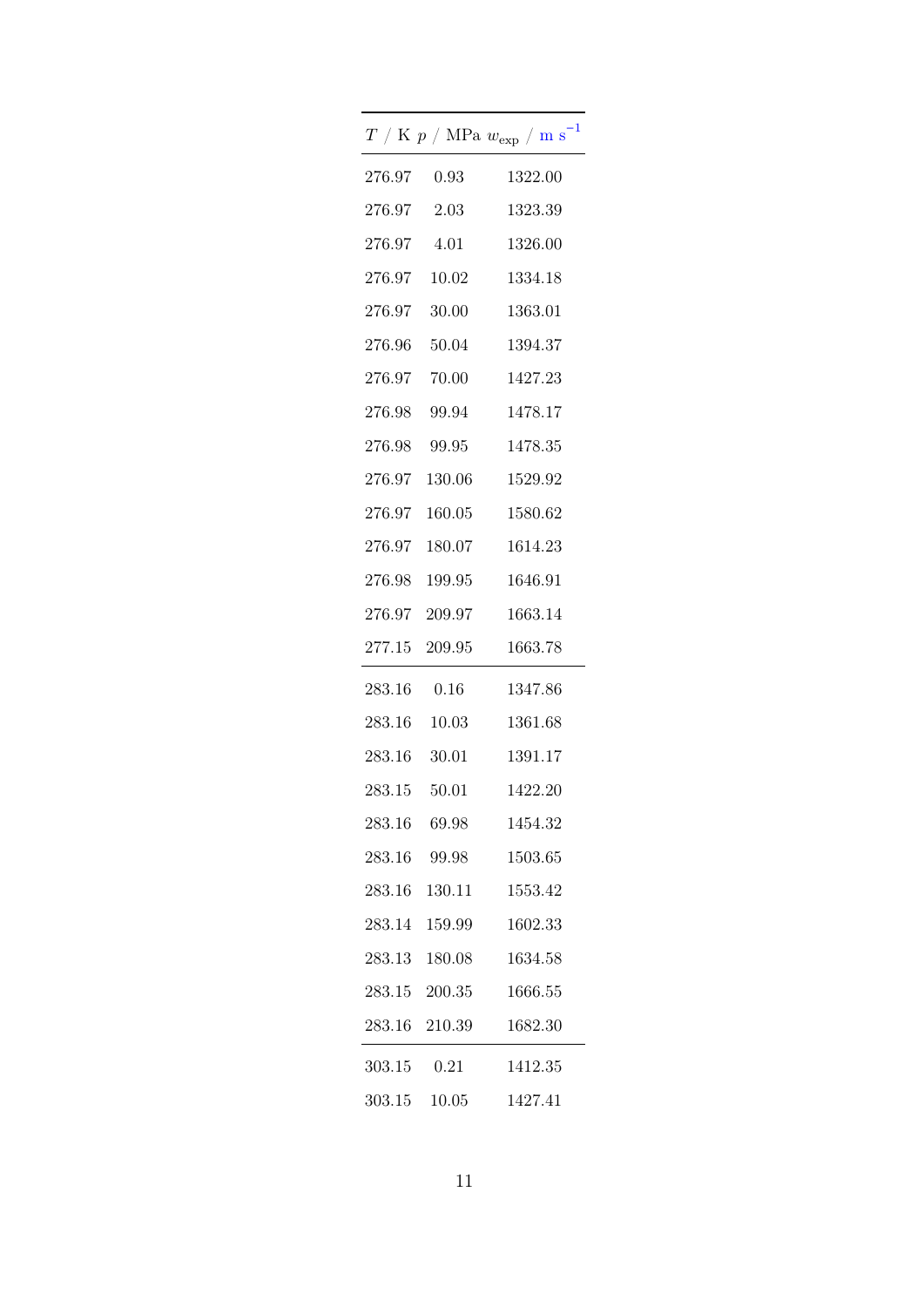|        |               | $T$ / K $p$ / MPa $w_{\rm exp}$ / m ${\rm s}^{-1}$ |
|--------|---------------|----------------------------------------------------|
|        | 303.15 30.10  | 1458.55                                            |
|        | 303.15 49.98  | 1489.48                                            |
|        | 303.15 70.07  | 1520.73                                            |
|        | 303.15 100.09 | 1567.31                                            |
|        | 303.16 129.92 | 1612.94                                            |
|        | 303.15 160.09 | 1658.46                                            |
|        | 303.16 180.06 | 1688.03                                            |
|        | 303.16 190.72 | 1703.52                                            |
|        | 303.15 200.11 | 1717.13                                            |
|        | 303.15 209.88 | 1731.26                                            |
|        | 323.15 0.24   | 1447.45                                            |
|        | 323.15 10.07  | 1463.63                                            |
|        | 323.15 29.99  | 1496.13                                            |
|        | 323.15 50.05  | 1528.18                                            |
|        | 323.15 69.96  | 1559.43                                            |
|        | 323.15 100.09 | 1605.79                                            |
|        | 323.15 130.02 | 1650.63                                            |
|        | 323.15 160.06 | 1694.30                                            |
|        | 323.15 180.22 | 1723.07                                            |
|        | 323.15 200.07 | 1750.88                                            |
|        | 323.15 210.16 | 1764.70                                            |
| 343.15 | 0.24          | 1460.86                                            |
| 343.15 | 10.15         | 1478.45                                            |
| 343.13 | 30.08         | 1512.94                                            |
| 343.14 | 30.11         | 1513.02                                            |
|        | 343.14 50.01  | 1546.28                                            |
|        | 343.15 70.09  | 1578.75                                            |
|        | 343.15 100.16 | 1626.01                                            |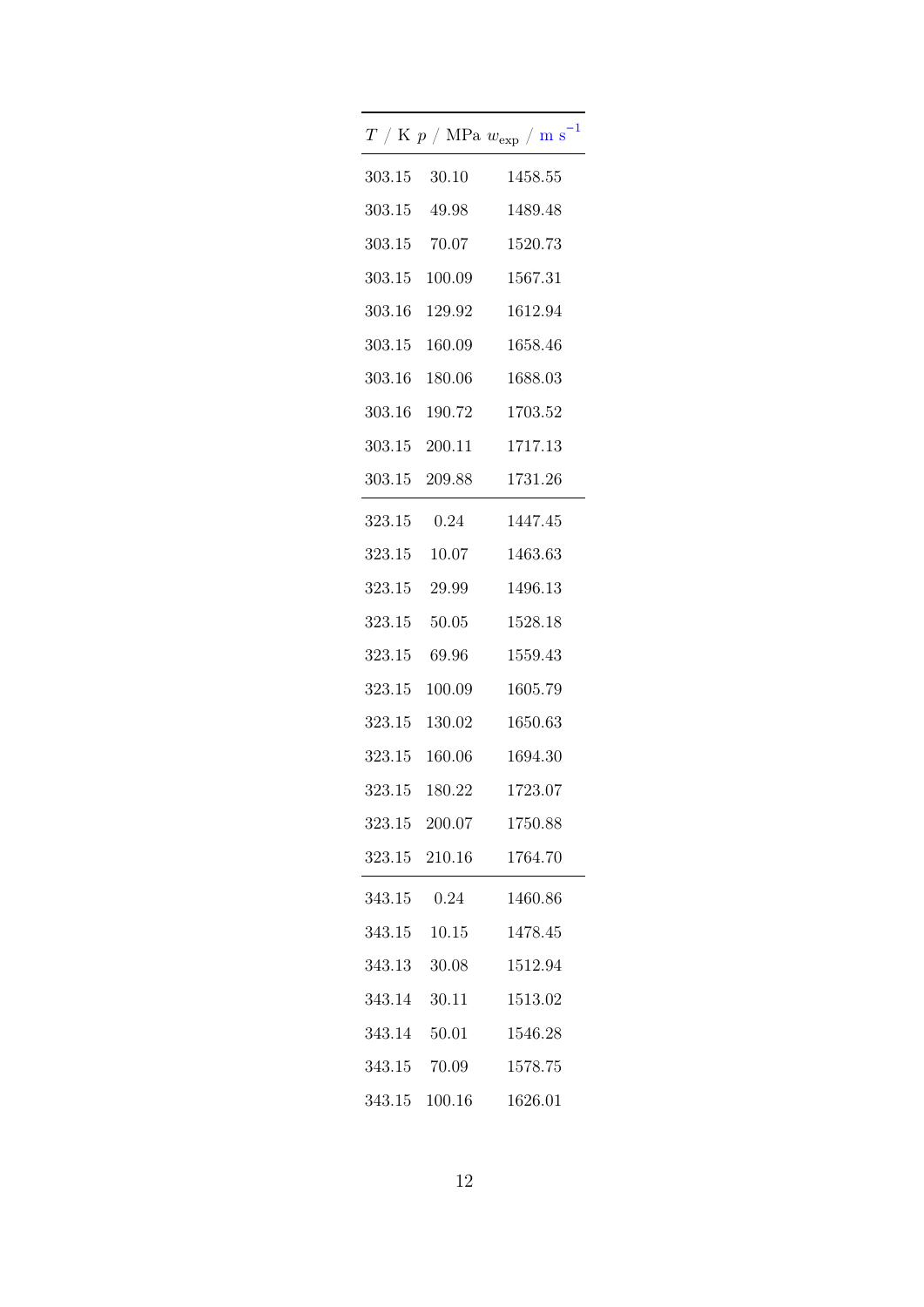|              |               | $T$ / K $p$ / MPa $w_{\rm exp}$ / ${\rm m~s}^{-1}$ |
|--------------|---------------|----------------------------------------------------|
| 343.15       | 129.99        | 1671.09                                            |
| 343.15       | 160.08        | 1714.78                                            |
|              | 343.15 180.27 | 1743.34                                            |
|              | 343.15 200.09 | 1770.97                                            |
|              | 343.15 209.75 | 1784.21                                            |
| 363.15 0.24  |               | 1457.29                                            |
| 363.15 10.06 |               | 1476.36                                            |
| 363.15 29.98 |               | 1513.27                                            |
| 363.15 49.91 |               | 1548.69                                            |
| 363.14 70.05 |               | 1583.21                                            |
| 363.15       | 100.05        | 1632.00                                            |
| 363.14       | 130.06        | 1678.67                                            |
| 363.14       | 160.10        | 1723.09                                            |
|              | 363.15 180.16 | 1751.88                                            |
|              | 363.15 200.12 | 1779.84                                            |
|              | 363.15 209.90 | 1792.96                                            |

Table IV: Speed of sound experimental values  $(w_{\mathrm{exp}})$  in  $\mathrm{D}_2\mathrm{O}$ as a function of the temperature and pressure. The overall expanded relative uncertainty  $(k=2)$  of the experimental results is  $u(w_{\text{exp}}) = \pm$  0.03 % for pressure below 10 MPa and  $u(w_{\mathrm{exp}})$  =  $\pm$  0.05 % for pressure above 10 MPa.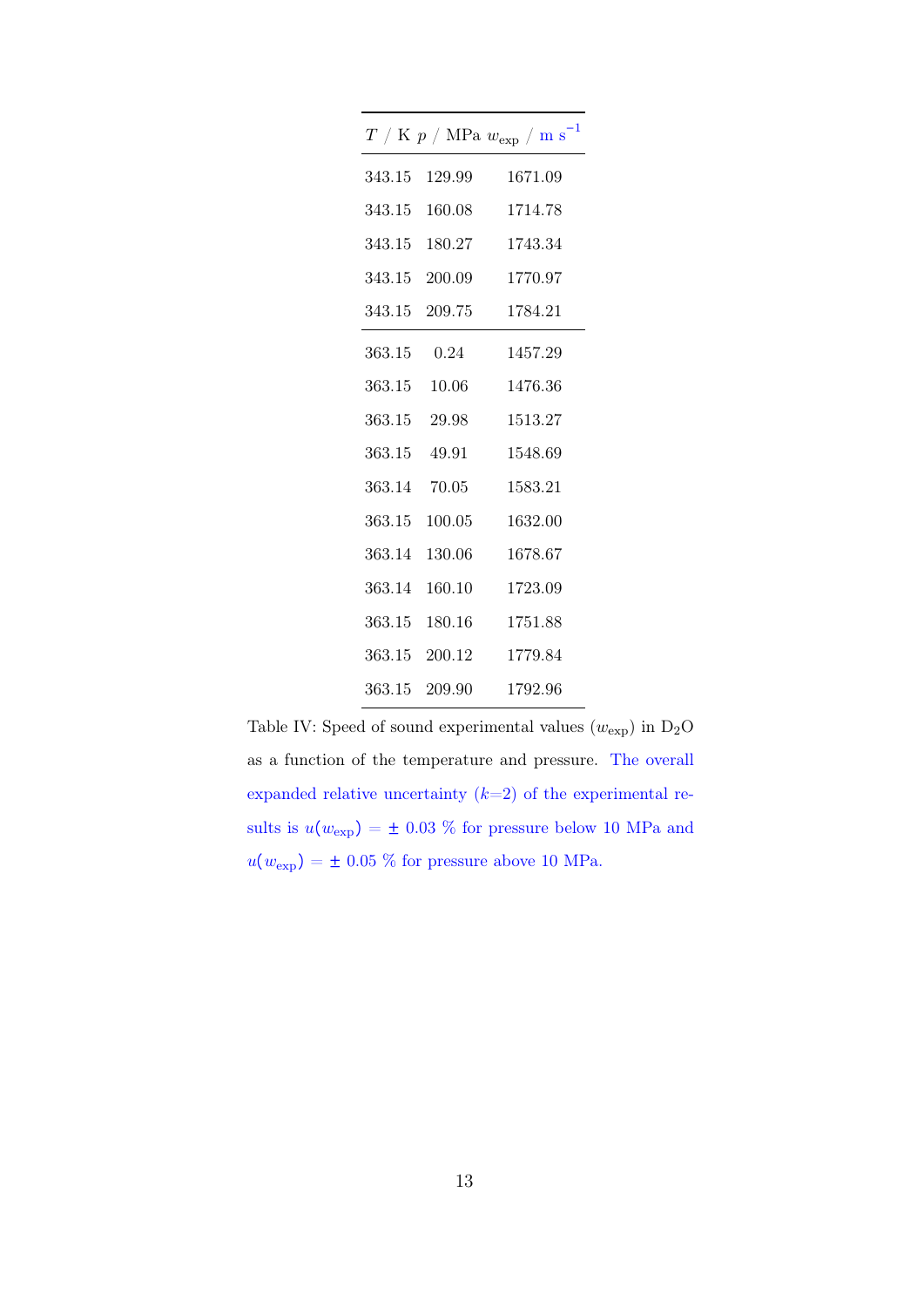

Figure 5. Speed of sound results in deuterium dioxide as a function of pressure. Measurements are affected by an expanded relative uncertainty  $(k = 2)$  of 0.03 % for pressure up to 10 MPa and 0.05 % at higher pressure. Results are shown by isotherms:  $(\blacksquare)$  276.97 K;  $(\bigcirc)$  283.15 K;  $(\blacktriangle)$  303.15 K;  $(\nabla)$  323.15 K; ( $\blacklozenge$ ) 343.15 K; (\*) 363.15 K.

 Figure 5 shows intersecting isotherms (343.15 K and 363.15 K); this is expected since 196 the pressure derivative of  $w$  significantly varies at low pressure for temperatures higher than ∼348 K. The characteristic shift of the speed of sound maximum value towards higher temperatures, for increasing pressure, is show in figure 6. All the measurements along the 199 isotherms have been carried out down to a minimum pressure of  $0.2$  MPa with the exception of the one at 276.97 K which was limited to 1 MPa.

 The experimental results obtained in this work were not used to implement the today most updated fundamental equation of state for heavy water (IAPWS-2017) by Herrig et  $_{203}$  al.<sup>1</sup> and maintained by the International Association for the Properties of Water and Steam. Considering that the here obtained speed of sound measurements carried out are indepen- dent from those formulations, the comparison with IAPWS-2017 predictions and with the <sub>206</sub> previous equation by Hill *et al.*<sup>6</sup>, gives an insight into improvements made by updating the equation and on whether the most recent can be further improved.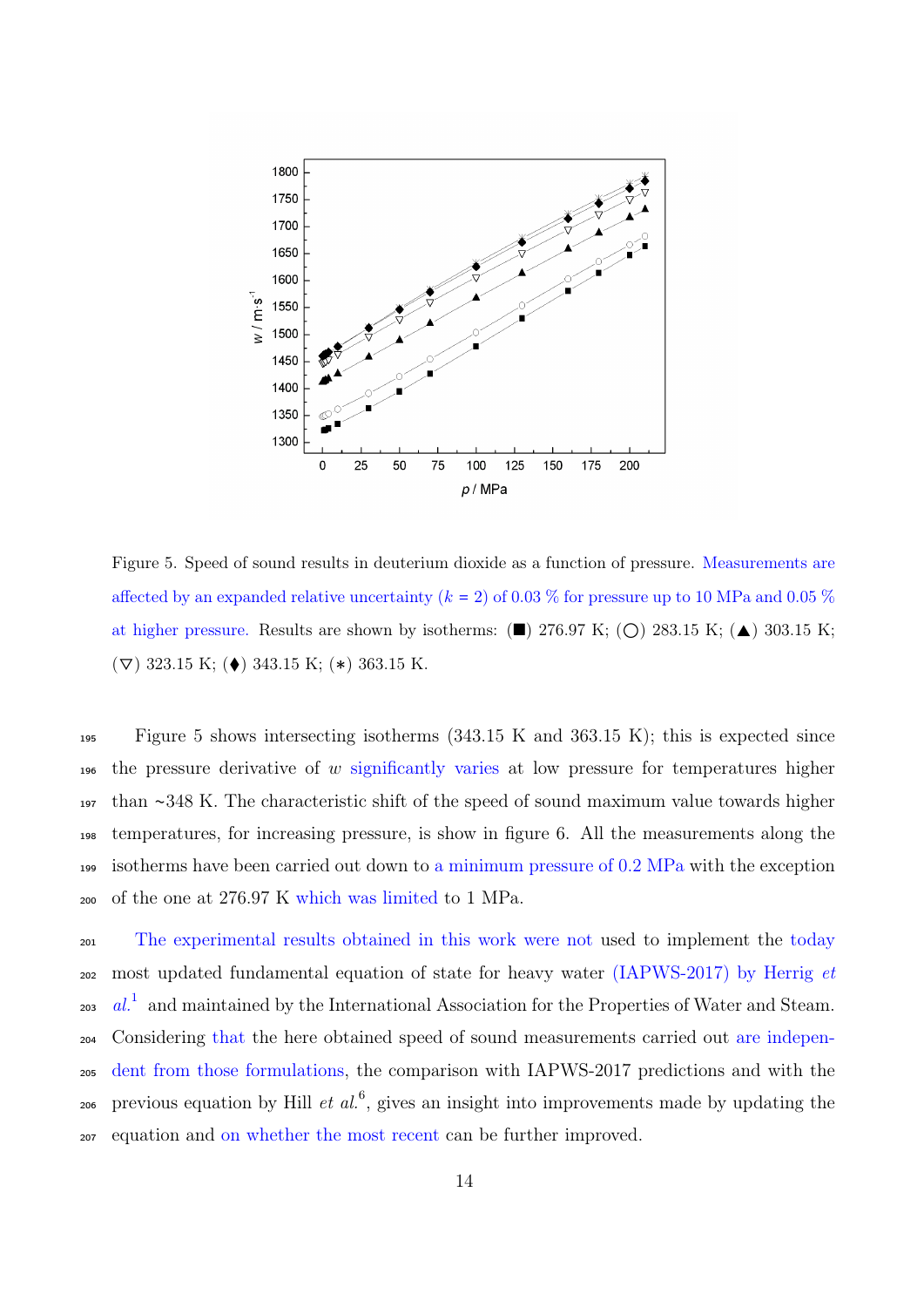

Figure 6. Speed of sound results in deuterium dioxide as a function of temperature. Measurements are affected by an expanded relative uncertainty  $(k = 2)$  of 0.03 % for pressure up to 10 MPa and 0.05 % at higher pressure. Results are shown by isobars:  $(\times)$  0.1 MPa;  $(\blacksquare)$  1 MPa;  $(\bigcirc)$  2 MPa; (▲) 4 MPa; (▽) 10 MPa; (◆) 30 MPa; (⊲) 50 MPa; (▶) 70 MPa; (☆) 100 MPa; (★) 130 MPa; (⊗) 160 MPa; (⬤) 180 MPa; (⬜) 200 MPa; (∗) 210 MPa

<sup>208</sup> The relative deviations of our speed of sound from the values calculated with the IAPS84 <sup>209</sup> formulation of Hill *et al.*<sup>6</sup> and with those calculated with a newly developed equation of <sup>210</sup> state for heavy water by  $\text{Herrig}^1$  are illustrated in figures 7 and 8, respectively.

 $_{211}$  For temperatures considered in the present work, the latter equation<sup>1</sup> declares 0.015  $%$ 212 in the pressure range from (0.1 to 20) MPa, 0.02 % for  $20 < p/MPa < 50$  and 0.1 % for  $_{213}$  50 $\lt p/MPa$   $\lt$ 100. For pressure above 100 MPa the uncertainty has not been declared since <sup>214</sup> speed of sound values were obtained by predictions not validated by experimental results. 215 Comparing the plots in figure 7 and 8, it is apparent that the most recent equation<sup>1</sup> performs <sup>216</sup> significantly better than the previous one. For example, the maximum relative deviations 217 decrease from 1  $\%$  to 0.1  $\%$  for pressure up to 100 MPa. Furthermore, as reported in figure 9,  $_{218}$  when pressures below 100 MPa are considered, deviations from the equation of state<sup>1</sup> are 219 well within 0.07  $\%$ .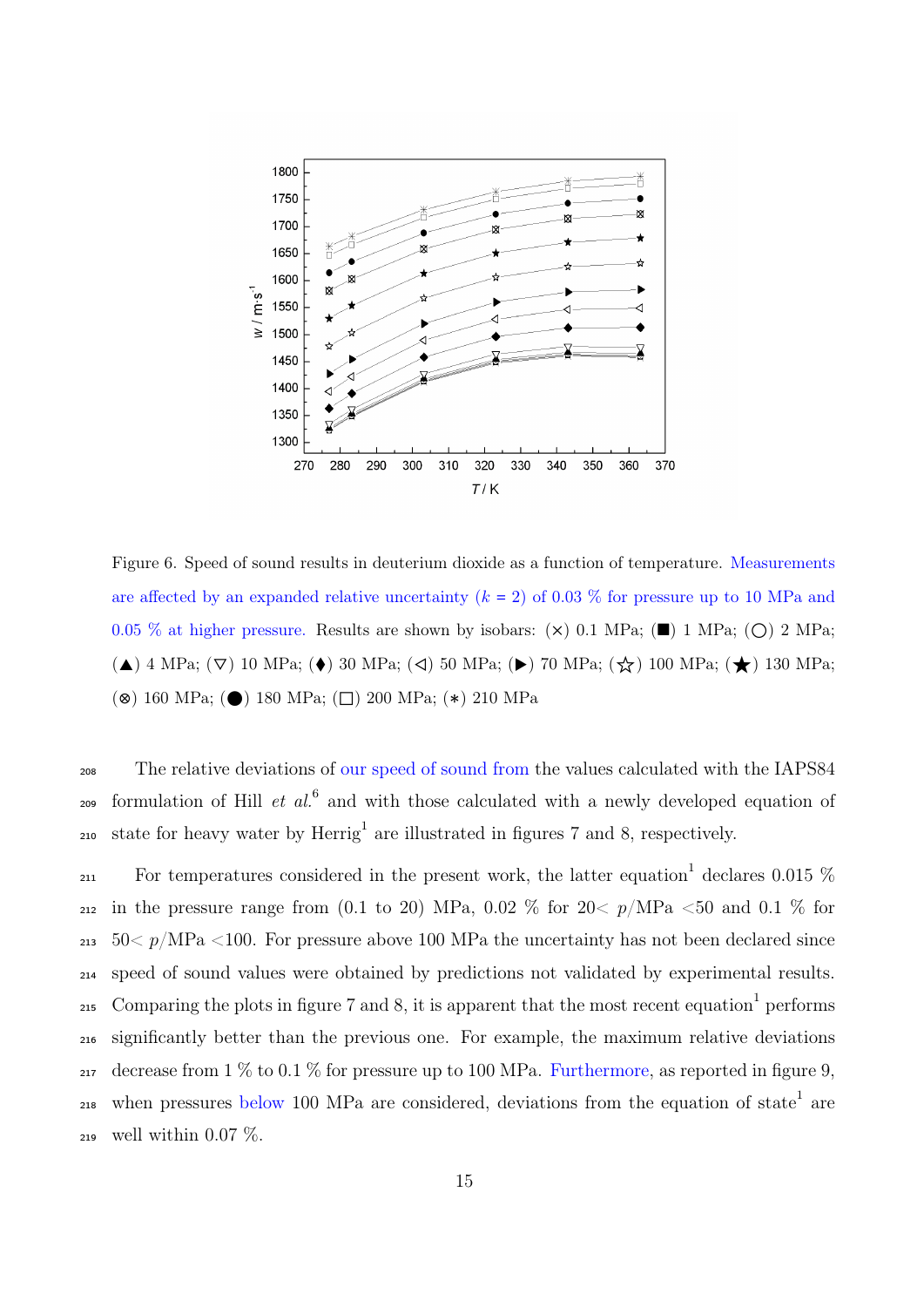

Figure 7. Relative deviation of experimental speed of sound results from Hill's equation of state. This equation has a declared relative uncertainty on speed of sound predictions of 1 % for temperature up to 350 K and 0.5 % above. Symbols correspond to  $(\blacksquare)$  297.97 K; ( $\bigcirc$ ) 283.15 K; ( $\blacktriangle$ ) 303.15 K; ( $\blacktriangledown$ ) 323.15 K; ( $\blacklozenge$ ) 343.15 K; (\*) 363.15 K. Reported results are affected by an expanded relative uncertainty ( $k = 2$ ) of 0.03 % for pressure to 10 MPa and 0.05 % at higher pressure.

 For pressure below 20 MPa, very accurate speed of sound measurements are available from  $_{221}$  Wegge *et al.*<sup>5</sup> with a declared uncertainty of 0.015 %. That experiment was carried out using a measurement cell with different lengths of the spacers, a different carrier frequency and a different piezoelectric source, both in terms of materials and dimensions, so that obtained  $\alpha$  results can be considered as independent. In Wegge *et al.*<sup>5</sup>, nominal spacers lengths were (20 and 30) mm and a 15 mm diameter X-cut quartz crystal was used as an ultrasonic source when excited by 30-cycles sinusoidal burst with a carrier frequency of 8 MHz. Quartz crystals can operate up to temperature higher than those of ceramic piezoelectric disks adopted in this work. Anyway, considering the maximum temperature here investigated, both the materials are equivalent. Differences are more evident considering the band-width and the sensitivity of the two different sources. Quartz crystals have a lower sensitivity, so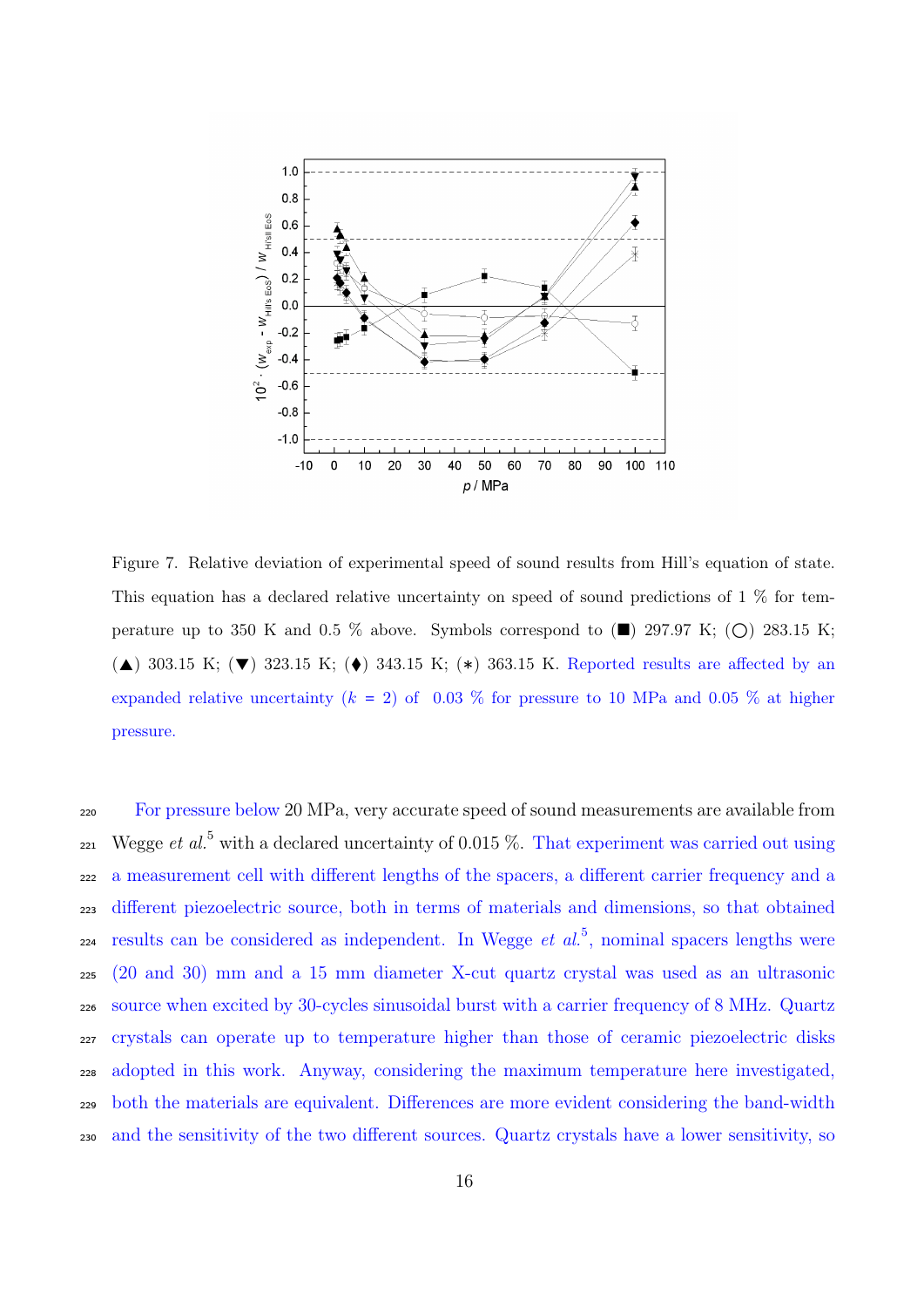

Figure 8. Relative deviation of experimental speed of sound measurements from Herrig's EoS. Reported results are affected by an expanded relative uncertainty  $(k = 2)$  of 0.03 % for pressure up to 10 MPa and 0.05 % at higher pressure. Symbols correspond to  $(\blacksquare)$  297.97 K;  $(\bigcirc)$  283.15 K; (▲) 303.15 K; (▽) 323.15 K; (◆) 343.15 K; (\*) 363.15 K.

 they need to be excited by a higher number of cycles (30 in that case), before reaching their maximum oscillation amplitude. Here adopted wide-band encapsulated ceramic disk can reach maximum amplitude oscillation after just three cycles. The quartz crystal intrinsic narrow band has the side effect of generating much more oscillations with respect to those used to excite the source. For wide-band sources, working out of their resonant frequency, only a couple of extra cycles are recorded by the digital oscilloscope. Considering the frame of the measurements reported in this work, both the sources perform at the same level since in both cases the time-of-flight is measured with a relative uncertainty below 20 part per million. The better accuracy obtained by Wegge et al. comes from a better measurement of the temperature and the pressure, since they have used a Standard Platinum Resistance Thermometers and a pressure transducer with a better accuracy.

 From figure 10, which illustrates a comparison between the results obtained here and  $_{243}$  those of Wegge *et. al.*, it is possible to observe a significant negative relative deviation.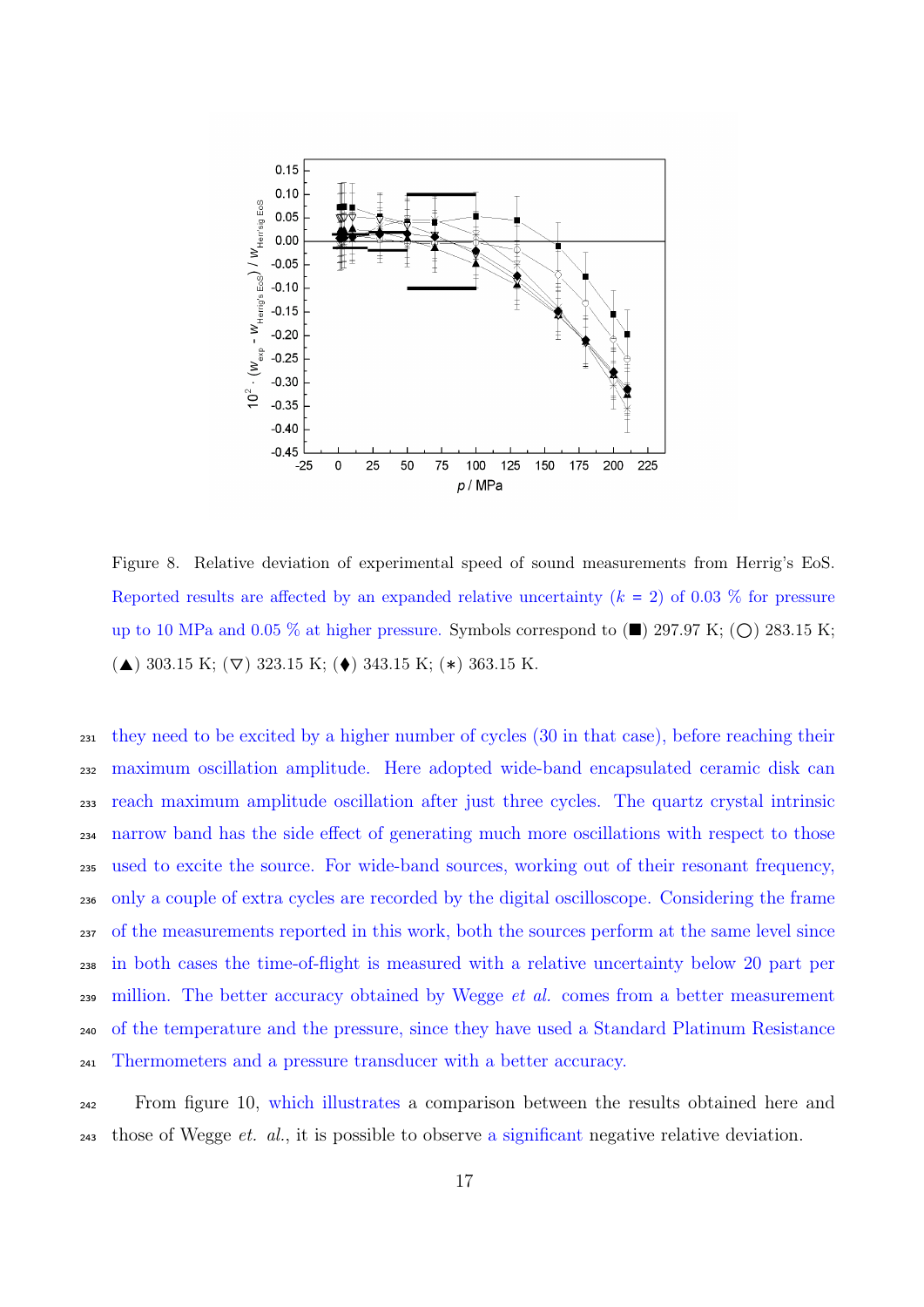

Figure 9. Relative deviation of experimental speed of sound results from Herrig's EoS limited in pressure to 100 MPa. Symbols belong to ( $\blacksquare$ ) 297.97 K; ( $\bigcirc$ ) 283.15 K; ( $\blacktriangle$ ) 303.15 K; ( $\nabla$ ) 323.15 K; (⧫) 343.15 K; (∗) 363.15 K.

<sup>244</sup> A possible explanation for the systematic deviation of these two measurements sets can <sup>245</sup> possibly ascribed to a different purity of the sample because the heavy water used in Wegge <sup>246</sup> et al. was pure at 99.995  $\%$  D atoms, while the purity of the sample used in this work was  $_{247}$  only 99.85 % D atoms. Despite this significant purity difference, speed of sound results of this 248 work are still consistent with those of Wegge *et al.*, considering their combined uncertainties. <sup>249</sup> The only isotherm showing a significant deviation is that at the lowest temperature where, <sup>250</sup> probably, the effect of the contamination is enhanced by proximity to the freezing curve.

### <sup>251</sup> IV. CONCLUSION

<sup>252</sup> In this work, we report more than seventy experimental speed of sound measurements 253 in heavy water (deuterium oxide,  $D_2O$ ; purity: 99.85 %) on six isotherms between (276.97 <sup>254</sup> and 363.15) K and, for the first time, for pressure up to 210 MPa. The results have been 255 obtained using the double *pulse-echo* technique and their estimated expanded relative com-256 bined uncertainty  $(k = 2)$  is, over the whole temperature range, in the order of 0.05 % for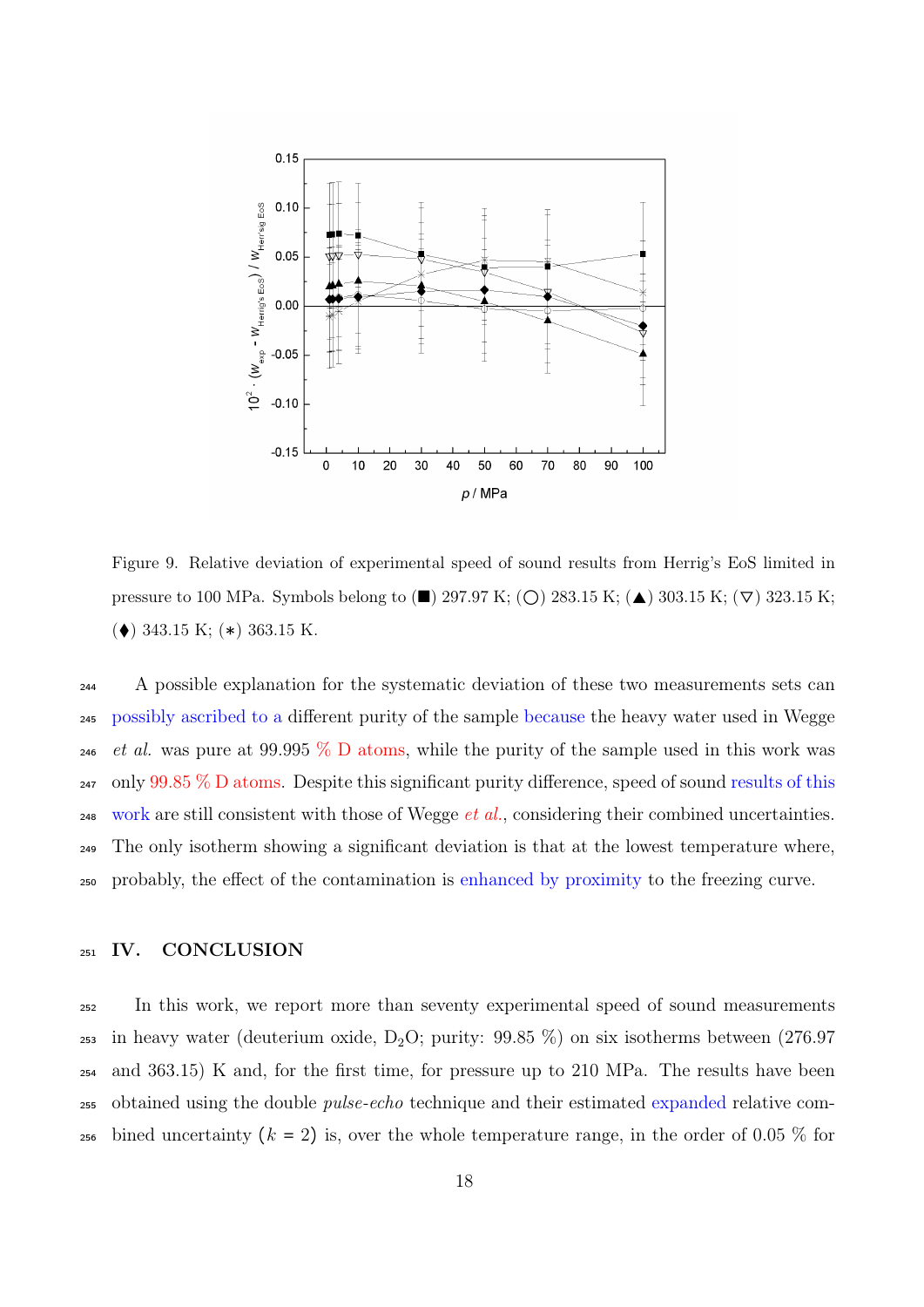

Figure 10. Comparison with the experimental speed of sound results of Wegge et al.<sup>5</sup> as a function of the pressure. Results are shown by isotherms:  $(\blacksquare)$  278.21 K;  $(\bigcirc)$  283.20 K;  $(\blacktriangle)$  293.20 K;  $(\nabla)$  310.20 K; (●) 333.20 K; (\*) 353.20 K.

<sup>257</sup> pressures above 10 MPa and of 0.03 % for pressures below 10 MPa. The obtained speed of <sup>258</sup> sound values have been compared with the predictions of the reference equation for heavy 259 water (IAPS84 Formulation) by Hill *et al.* (1982) and with those calculated from the newly <sub>260</sub> developed EoS for heavy water by Herrig *et al.* (2018), with resulting relative deviations <sup>261</sup> that are always less than the combined uncertainties. The speed of sound results have been  $262$  compared with the most recent results of Wegge *et al.* finding a remarkable agreement 263 within the declared uncertainty (better than  $0.05\%$ ).

 Future work is planned to extend speed of sound measurements in deuterium oxide at temperatures lower than the triple-point and for pressure up to 300 MPa. When available, these results will be useful to update the recent dedicated EoS developed by Herrig et al.  $267 (2018).$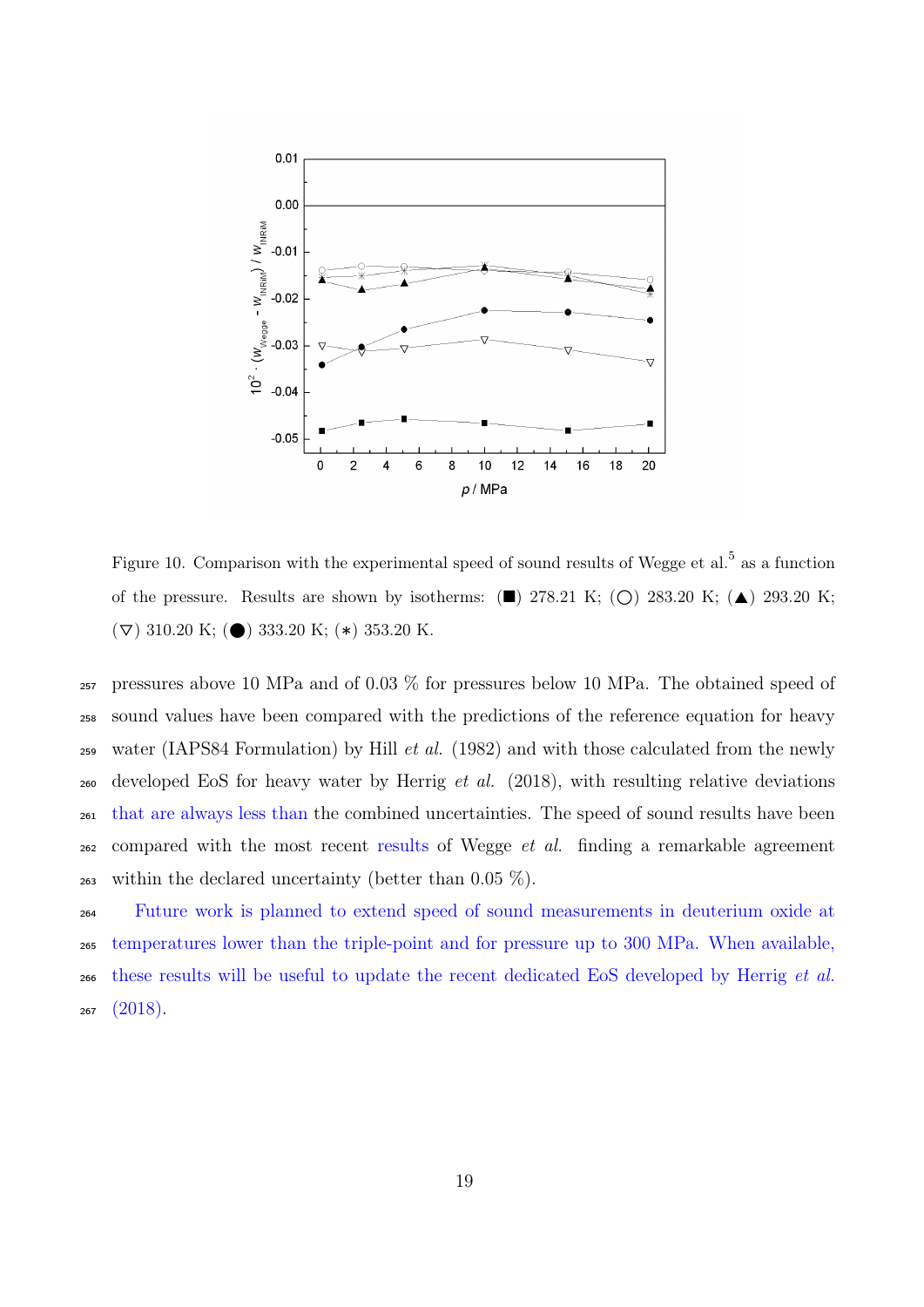## 268 ACKNOWLEDGMENTS

 The authors do thank Stefan Herrig for kindly sharing data and information about his work before publication. Furthermore, the authors would like to thank the International As- sociation for Properties of Water and Steam for the collaboration and for giving suggestions and ideas for this and future works.

# <sup>273</sup> REFERENCES

- $1274$  <sup>1</sup>S. Herrig, M. Thol, A. H. Harvey, E. W. Lemmon, "A Reference Equation of State for <sup>275</sup> Heavy Water", Journal of Physical and Chemical Reference Data 47(4), 043102 (2018).
- <sup>276</sup> <sup>2</sup>W. D. Wilson, "Speed of sound in heavy water as a function of temperature and pressure",
- <sup>277</sup> The Journal of Acoustical Society of America 33, 314 (1961).
- <sup>3</sup>C. T. Chen, F. Millero, "Speed of sound in deuterium oxide relative to normal water as a <sup>279</sup> function of temperature and pressure", The Journal of Acoustical Society of America 62, <sup>280</sup> 553 (1977).
- <sup>4</sup>A. A. Aleksandrov, D. K. Larkin, "Experimental speed of sound in heavy water in the wide  $_{282}$  temperature and pressure ranges", Teploenergetika  $24(1)$  pp 73-75 (1977).
- <sup>5</sup>R. Wegge, M. Richter, R. Span, "Speed of sound measurements in deuterium oxide  $(D_2O)$ <sup>284</sup> over the temperature range from (278.2 to 353.2) K at pressures up to 20 MPa", Fluid <sup>285</sup> Phase Equilibria, 418, 175-180 (2016).
- <sup>6</sup> P.G. Hill, R.D. Chris MacMillan, V. Lee, "A Fundamental Equation of State for Heavy  $\frac{287}{287}$  Water", Journal of Physical and Chemical Reference Data 11(1), 1-14 (1982).
- <sup>7</sup>G. Benedetto, R.M. Gavioso, P.A. Giuliano Albo, S. Lago, D. Madonna Ripa, R. Spagnolo, <sup>289</sup> "Speed of sound in pure water at temperature between 274 and 394 K and pressures up to <sup>290</sup> 90 MPa", International Journal of Thermophysics 26, 1667 (2005).
- <sup>8</sup>W. Wagner, A. Pruß, "The IAPWS formulation 1995 for thermodynamic properties of
- <sup>292</sup> ordinary water substance for general and scientific use", Journal of Chemical Physics and
- <sup>293</sup> Reference Data 31, 387-535 (2002).
- <sup>9</sup>S. Lago, P. A. Giuliano Albo, D. Madonna Ripa, "Speed of sound measurements in n-
- <sup>295</sup> Nonane at temperatures between 293.15 and 392.15 K and pressures up to 100 MPa",
- 296 International Journal of Thermophysics  $27(4)$ ,  $1083$   $(2006)$ .